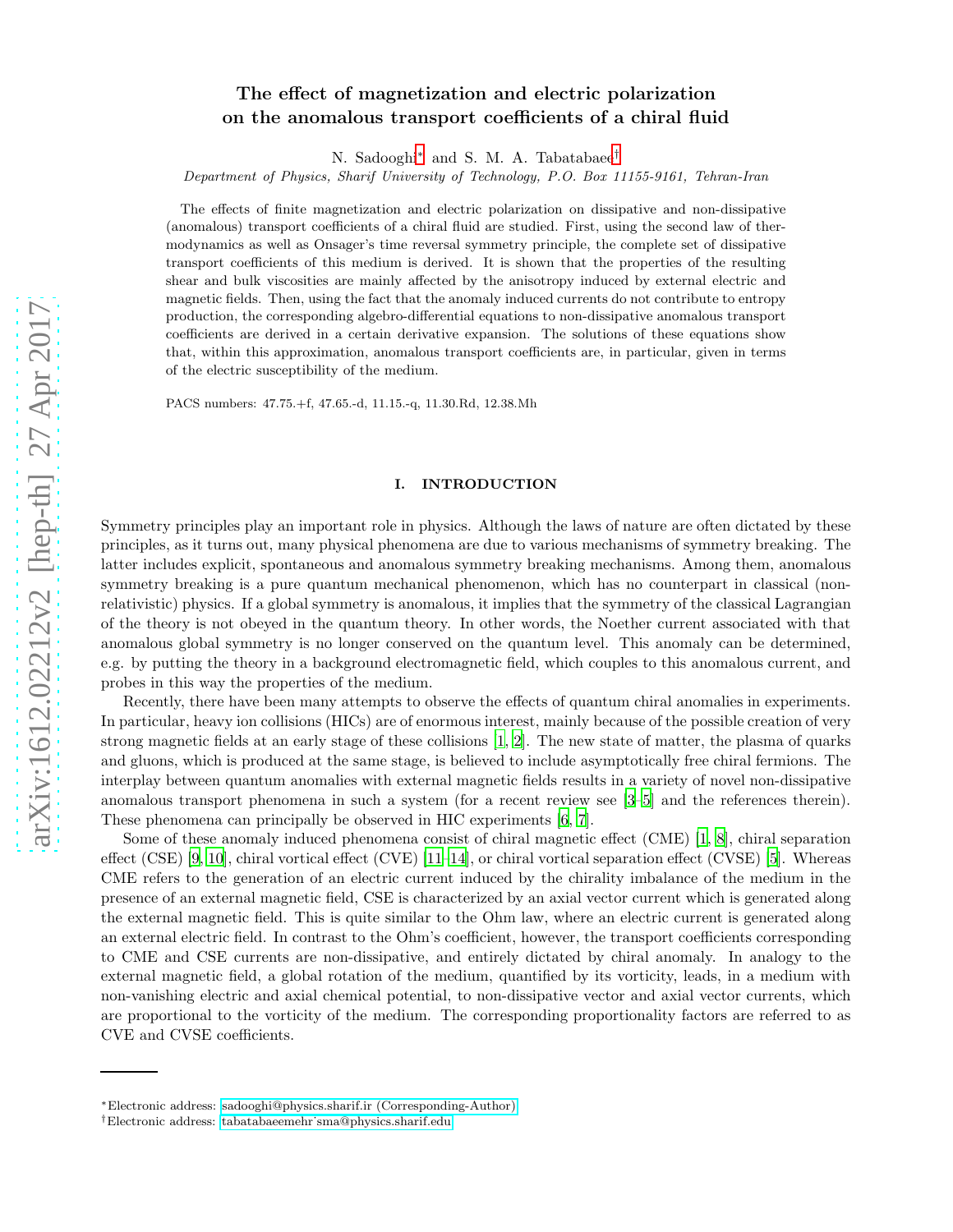In [\[14,](#page-18-10) [15\]](#page-18-11), these anomalous transport coefficients are determined within a relativistic hydrodynamical approach in the presence of an external magnetic field. Using the second law of thermodynamics and the fact that the anomaly induced currents do not contribute to entropy production [\[16](#page-18-12)], certain algebro-differential equations are derived, whose solutions yield the anomalous transport coefficients corresponding to the aforementioned effects. The main purpose of this paper is to extend the method introduced originally in [\[14,](#page-18-10) [15\]](#page-18-11) to a medium with finite magnetization and electric polarization. To the best of our knowledge, these in-medium modifications of anomalous transport coefficients, including the linear response of the medium to external electromagnetic fields, are not yet studied in the literature. They seem, however, to be important not only from a theoretical point of view, but also because the experimentally relevant quark-gluon plasma turns out to have finite magnetic [\[17\]](#page-18-13) and electric susceptibilities [\[18\]](#page-18-14).

The present paper is organized as follows: In Sec. [II,](#page-1-0) we introduce the ideal electro-magnetohydrodynamical (EMHD) framework with finite magnetization and electric polarization. We essentially follow the method previously used in [\[19](#page-18-15), [20\]](#page-18-16). However, in contrast to these works, where the effect of the external electric field is neglected, we consider the case of non-vanishing magnetic *and* electric fields, and derive the relevant thermodynamic relations in the presence of finite magnetization and electric polarization. Moreover, an anomalous current will be considered, which includes anomalous transport coefficient as in [\[14,](#page-18-10) [15](#page-18-11)]. This brings our derivation in connection with quantum anomalies, where parallel magnetic *and* electric fields turn out to play a major role. In Sec. [III A,](#page-7-0) we first derive the dissipative transport coefficients of the anomalous EMHD by using the second law of thermodynamics and the Onsager's time reversal symmetry principle. In particular, we show that the dissipative part of the electric current, as well as the viscous stress tensor include a large number of thermal and electric conductivities as well as shear and bulk viscosities. Their properties are mainly affected by the anisotropies induced by external electric and magnetic fields. Our results are therefore a completion of the results presented in [\[19,](#page-18-15) [20\]](#page-18-16), where the dissipative coefficients arisen from the electric field in the dissipative currents are absent. Moreover, our results include certain, previously discarded, dissipative coefficients which arise from the interplay between external electric and magnetic fields [see [\(III.17\)](#page-8-0)]. In Sec. [III B,](#page-8-1) we eventually use the fact that the anomaly induced currents do not contribute to entropy production, and derive the corresponding algebro-differential equations to anomalous transport coefficients of this medium. We show that, within a certain second-order derivative expansion, these equations include, in particular, the electric susceptibility of the medium. We then follow the method introduced in [\[14\]](#page-18-10), and determine the anomalous transport coefficients by solving the above mentioned equations analytically. The effect of gravitational anomaly [\[21](#page-18-17), [22\]](#page-18-18) is not considered in the present work, neither in the case of vanishing nor in the case of non-vanishing susceptibilities. Section [IV](#page-13-0) is devoted to a summary and a number of concluding remarks.

### <span id="page-1-0"></span>II. IDEAL ANOMALOUS ELECTRO-MAGNETOHYDRODYNAMICS

Electro-magnetohydrodynamics addresses all phenomena related to the interaction of electric and magnetic fields with an electrically conducting magnetized fluid. An ideal and locally equilibrated relativistic fluid is characterized by its long-wavelength degrees of freedom, the four-velocity, the temperature and the chemical potential fields,  $u^{\mu}(x)$ ,  $T(x)$  and  $\mu(x)$ , respectively. The four-velocity  $u^{\mu} = \gamma(1, \mathbf{v})$ , with  $\gamma \equiv \sqrt{1 - \mathbf{v}^2}$ , is defined by the variation of the four-coordinate  $x^{\mu}$  with respect to the proper-time  $\tau$ , and satisfies  $u_{\mu}u^{\mu} = 1$ .<sup>1</sup> In the absence of external electromagnetic fields, the physical observables, the entropy and baryonic currents  $s^{\mu}_{(0)}$  and  $n^{\mu}_{b(0)}$ , as well as the fluid energy-momentum tensor  $\mathcal{T}^{\mu\nu}_{F(0)}$ , are expressed in terms of  $u^{\mu}$  as<sup>2</sup>

<span id="page-1-1"></span>
$$
s^{\mu}_{(0)} \equiv su^{\mu}, \qquad n^{\mu}_{b(0)} \equiv n_b u^{\mu}, \qquad \mathcal{T}^{\mu\nu}_{F(0)} \equiv \epsilon u^{\mu} u^{\nu} - p \Delta^{\mu\nu}, \tag{II.1}
$$

with  $\Delta^{\mu\nu} \equiv g^{\mu\nu} - u^{\mu}u^{\nu}$ , the projector onto the direction perpendicular to  $u^{\mu}$ . In [\(II.1\)](#page-1-1),  $\epsilon$ ,  $p$ ,  $s$ ,  $n_b$  are local energy density, thermodynamic pressure, entropy and baryon number densities of the ideal fluid, respectively. In an ideal and locally equilibrated fluid with no electromagnetic fields and sources, the quantities presented in

<sup>&</sup>lt;sup>1</sup> In the present work,  $g^{\mu\nu} = \text{diag}(1, -1, -1, -1)$ .

 $2$  The subscript  $(0)$  denotes the case of ideal fluid.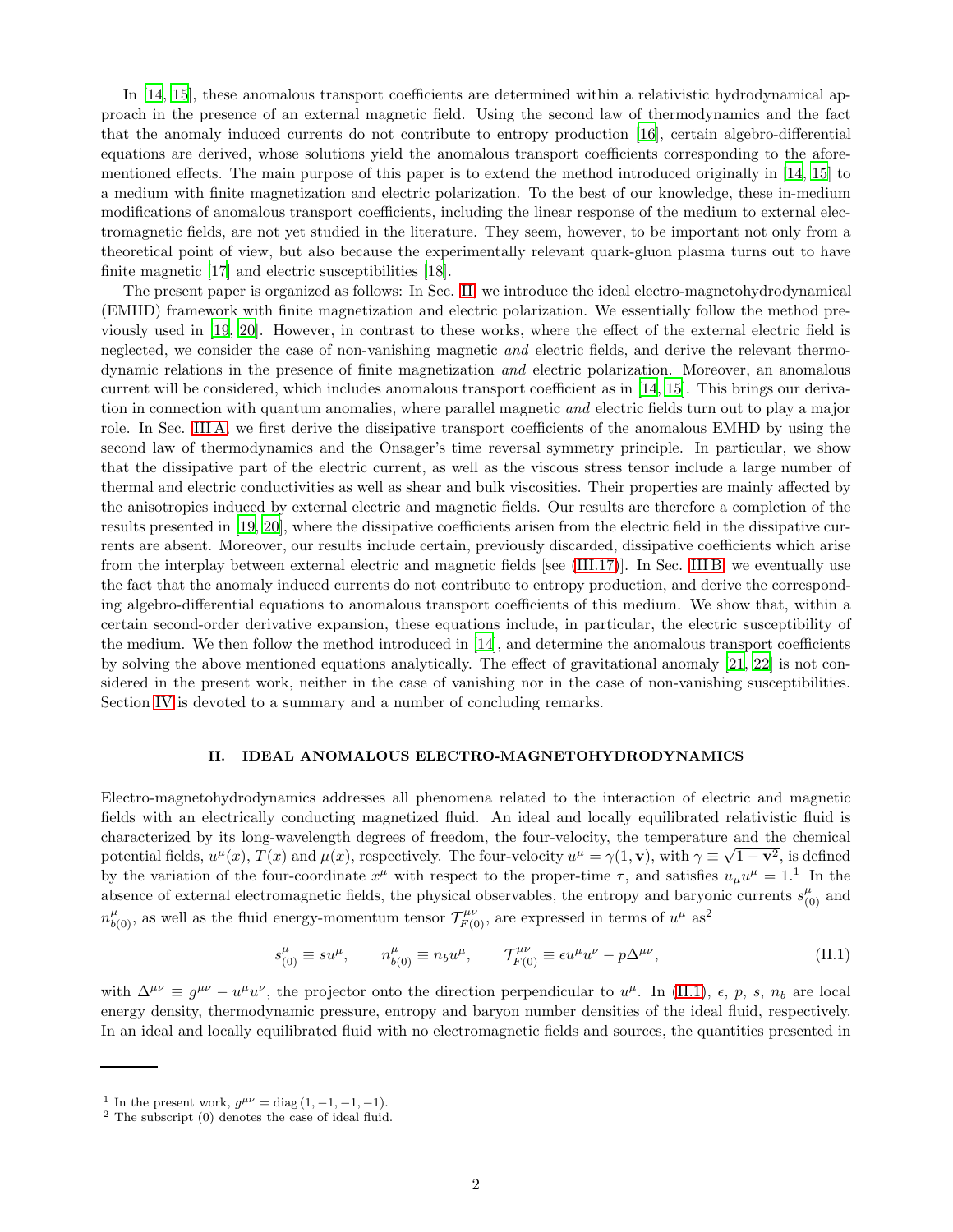[\(II.1\)](#page-1-1) are conserved

<span id="page-2-5"></span>
$$
\partial_{\mu} s_{(0)}^{\mu} = 0, \quad \partial_{\mu} n_{b(0)}^{\mu} = 0, \quad \partial_{\mu} \mathcal{T}_{F(0)}^{\mu \nu} = 0.
$$
 (II.2)

In the presence of electromagnetic fields, however, the total energy-momentum tensor of the ideal fluid is to be modified as [\[19,](#page-18-15) [20\]](#page-18-16)

<span id="page-2-3"></span>
$$
T^{\mu\nu}_{(0)} = T^{\mu\nu}_{F(0)} + T^{\mu\nu}_{EM},\tag{II.3}
$$

where the fluid and electromagnetic energy-momentum tensors,  $T_{F(0)}^{\mu\nu}$  and  $T_{EM}^{\mu\nu}$ , read as

<span id="page-2-0"></span>
$$
T_{F(0)}^{\mu\nu} = \mathcal{T}_{F(0)}^{\mu\nu} - \frac{1}{2} \left( M^{\mu\lambda} F_{\lambda}^{\ \nu} + M^{\nu\lambda} F_{\lambda}^{\ \mu} \right),
$$
  
\n
$$
T_{EM}^{\mu\nu} = -F^{\mu\lambda} F^{\nu}_{\ \lambda} + \frac{1}{4} g^{\mu\nu} F^{\rho\sigma} F_{\rho\sigma}.
$$
\n(II.4)

where  $\mathcal{T}^{\mu\nu}_{F(0)}$ , defined in [\(II.1\)](#page-1-1), is the energy-momentum tensor of an ideal un-magnetized and un-electropolarized fluid.<sup>3</sup> The antisymmetric field strength and polarization tensors,  $F^{\mu\nu}$  and  $M^{\mu\nu}$  in [\(II.4\)](#page-2-0), are expressed in terms of electric and magnetic fields, E and B, as

<span id="page-2-1"></span>
$$
F^{\mu\nu} \equiv E e^{\mu\nu} - B b^{\mu\nu},
$$
  
\n
$$
M^{\mu\nu} \equiv -P e^{\mu\nu} - M b^{\mu\nu},
$$
\n(II.5)

with

$$
e^{\mu\nu} \equiv e^{\mu}u^{\nu} - e^{\nu}u^{\mu}, \text{ and } b^{\mu\nu} \equiv \varepsilon^{\mu\nu\alpha\beta}b_{\alpha}u_{\beta}, \tag{II.6}
$$

as well as  $e^{\mu} \equiv \frac{E^{\mu}}{E}$  $\frac{E^{\mu}}{E}$  and  $b^{\mu} \equiv \frac{B^{\mu}}{B}$ . In a frame where the fluid is moving with the velocity  $u^{\mu}$ , the four-vector of electric and magnetic fields are given by  $E^{\mu} \equiv F^{\mu\nu} u_{\nu}$  and  $B^{\mu} \equiv \frac{1}{2} \varepsilon^{\mu\nu\alpha\beta} F_{\nu\alpha} u_{\beta}$ . Here,  $\varepsilon^{\mu\nu\alpha\beta}$  is the totally antisymmetric Levi-Civita tensor. In the rest frame of the fluid, with  $u^{\mu} = (1, 0)$ , we have therefore  $E^{\mu} = (0, \mathbf{E})$ and  $B^{\mu} = (0, \mathbf{B})$ . Here,  $E^{i} = F^{i0}$  and  $B^{i} = -\varepsilon^{ijk} F_{jk}/2$ , as in non-relativistic electrodynamics. The strength of the electric and magnetic fields, E and B, are given by the normalization relations  $E^{\mu}E_{\mu} = -E^2$  and  $B_{\mu}B^{\mu} = -B^2$ , which lead immediately to  $e^{\mu}e_{\mu} = b^{\mu}b_{\mu} = -1$ .

The antisymmetric polarization tensor  $M^{\mu\nu}$  in [\(II.5\)](#page-2-1) describes the response of the system to an applied field strength  $F^{\mu\nu}$ , and leads through the relation  $F^{\mu\nu} - M^{\mu\nu} \equiv H^{\mu\nu}$  to the induced field strength tensor  $H^{\mu\nu}$ , which in terms of  $e^{\mu\nu}$  and  $b^{\mu\nu}$ , is given by

<span id="page-2-2"></span>
$$
H^{\mu\nu} \equiv De^{\mu\nu} - Hb^{\mu\nu}.
$$
 (II.7)

Here, in analogy to  $E^{\mu}$  and  $B^{\mu}$ , we define the four-vectors of induced electric and magnetic fields,  $D^{\mu} \equiv H^{\mu\nu} u_{\nu}$ as  $H^{\mu} \equiv \frac{1}{2} \varepsilon^{\mu\nu\alpha\beta} H_{\nu\alpha} u_{\beta}$ . They are in relation to the four-vectors of electric polarization  $P^{\mu} \equiv -M^{\mu\nu} u_{\nu}$  and magnetization  $M^{\mu} \equiv \frac{1}{2} \varepsilon^{\mu\nu\alpha\beta} M_{\nu\alpha} u_{\beta}$ . In the rest frame of the fluid,  $D^{\mu} = (0, \mathbf{D})$  and  $H^{\mu} = (0, \mathbf{H})$ . Similarly, we have  $P^{\mu} = (0, \mathbf{P})$  and  $M^{\mu} = (0, \mathbf{M})$ . In [\(II.5\)](#page-2-1) and [\(II.7\)](#page-2-2),  $V = |\mathbf{V}|$ , with  $V = \{E, B, P, M, D, H\}$  is used. This fixes the normalization relations  $V^{\mu}V_{\mu} = -V^2$ , with  $V = \{E, B, P, M, D, H\}.$ 

The purpose of this paper is to study the effect of electric polarization  $P$  and magnetization  $M$  on dissipative and non-dissipative transport coefficients of an electromagnetized chiral fluid affected by the quantum anomaly. To this purpose, we introduce the electric and magnetic susceptibilities,  $\chi_e$  and  $\chi_m$ , arising in linearized relations between **P** and **E** as well as **M** and **B**,  $P = \chi_e \mathbf{E}$  and  $\mathbf{M} = \chi_m \mathbf{B}$ . Moreover, to bring our derivation in connection with quantum anomalies, we will assume,

<span id="page-2-4"></span>
$$
e_{\mu}b^{\mu\nu} = 0. \tag{II.8}
$$

<sup>&</sup>lt;sup>3</sup> It is important to notice that the subscript (0) on  $T_{F(0)}^{\mu\nu}$  in [\(II.4\)](#page-2-0) refers only to the zeroth-order hydrodynamical derivative expansion of the fluid part of the energy-momentum tensor,  $\mathcal{T}^{\mu\nu}_{F(0)} = \epsilon u^{\mu}u^{\nu} - p\Delta^{\mu\nu}$  from [\(II.1\)](#page-1-1). Later we will add higher order terms in the derivative expansion to this part of  $T^{\mu\nu}_{(0)}$  from  $(II.3)$ , which will contribute to dissipation. We will then determine dissipative coefficients up to first-order derivative expansion.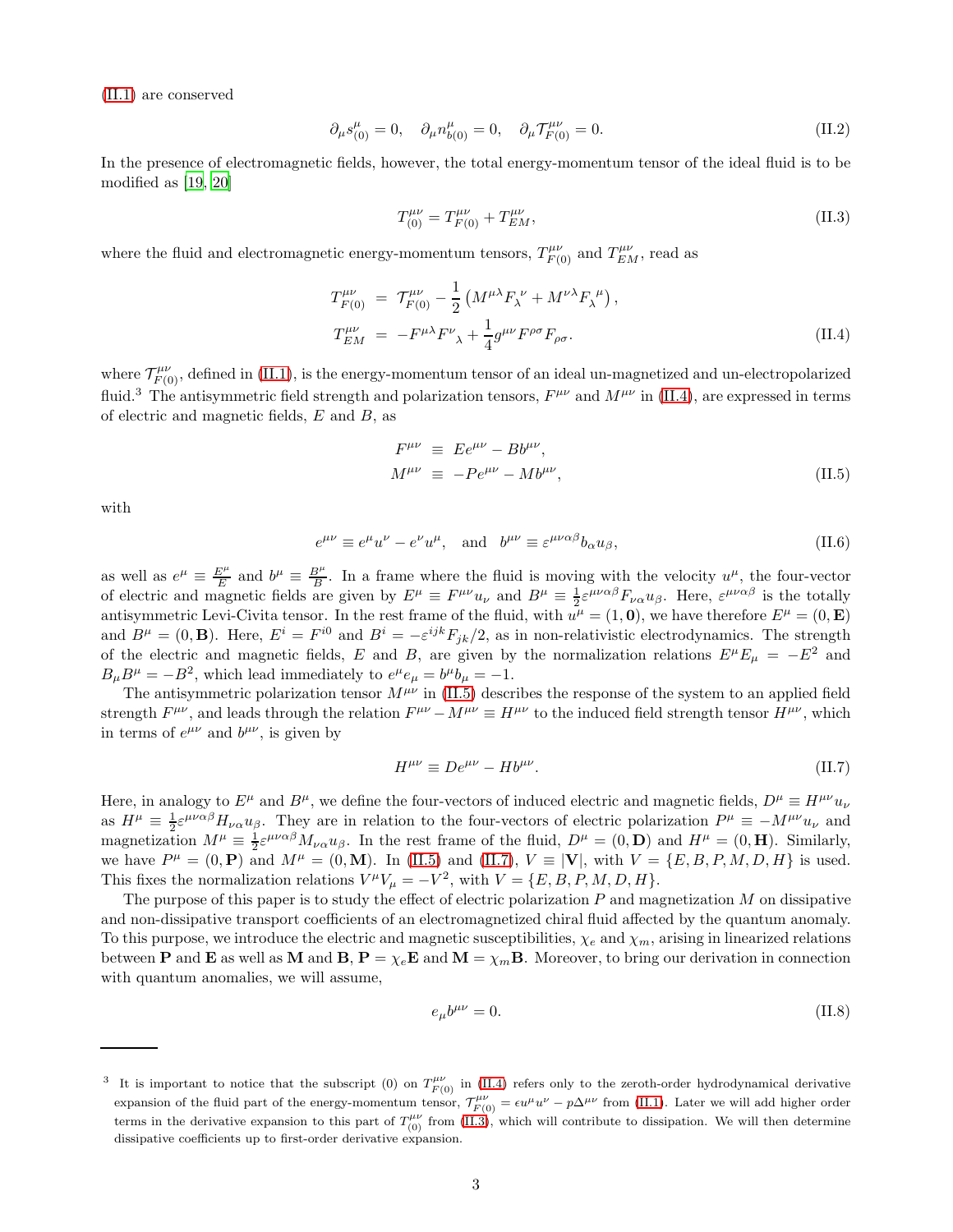In the rest frame of the fluid, [\(II.8\)](#page-2-4) is equivalent to parallel electric and magnetic fields, e||b with  $\mathbf{e} \equiv \mathbf{E}/E$ and  $\mathbf{b} \equiv \mathbf{B}/B$  denoting the directions of external electric and magnetic fields. Apart from [\(II.8\)](#page-2-4),  $e_{\nu} \partial_{\mu} b^{\mu \nu} =$  $-b^{\mu\nu}\partial_{\mu}e_{\nu} = 0$  and  $\partial_{\mu}\chi_e = \partial_{\mu}\chi_m = 0$  are assumed.

In what follows, the in-medium Maxwell equations will be used to determine the relevant thermodynamic relations for an ideal and locally equilibrated fluid. A number of useful relations will be also derived. We will keep our notations similar to what is presented in [\[19](#page-18-15)], where, in contrast to our presentation, the effect of electric field is neglected.

Introducing, in analogy to  $n^{\mu}_{b(0)}$  from [\(II.1\)](#page-1-1), the four-vector of electric current,  $n^{\mu}_{e(0)} \equiv n_e u^{\mu}$ , the inhomogeneous Maxwell equation reads

<span id="page-3-0"></span>
$$
\partial_{\mu}H^{\mu\nu} = n_{e(0)}^{\nu},\tag{II.9}
$$

where  $H^{\mu\nu}$  is defined in [\(II.7\)](#page-2-2) and  $n_{e(0)}^{\mu} \equiv (n_e, n_e)$ . Here,  $n_e$  is the electric charge density and  $n_e$  is the corresponding electric current. As expected, [\(II.9\)](#page-3-0) is consistent with the conservation relation of the electric current,  $\partial_{\mu}n^{\mu}_{e(0)} = 0$ . Together with the conservation relations  $\partial_{\mu}s^{\mu}_{(0)} = 0$  and  $\partial_{\mu}n^{\mu}_{b(0)} = 0$  from [\(II.2\)](#page-2-5), an ideal fluid in the presence of electromagnetic fields is particularly described by the conservation of the full energy-momentum tensor  $T^{\mu\nu}_{(0)}$  from [\(II.3\)](#page-2-3),

<span id="page-3-6"></span>
$$
\partial_{\mu}T^{\mu\nu}_{(0)} = 0. \tag{II.10}
$$

Using  $T_{EM}^{\mu\nu}$  from [\(II.4\)](#page-2-0) and the inhomogeneous Maxwell equation [\(II.9\)](#page-3-0), we arrive at

<span id="page-3-1"></span>
$$
\partial^{\mu}T_{\mu\nu}^{EM} = n_{\text{tot}}^{\mu}F_{\mu\nu},\tag{II.11}
$$

with

$$
n_{\text{tot}}^{\mu} \equiv n_{e(0)}^{\mu} + \partial_{\rho} M^{\rho \mu}, \tag{II.12}
$$

with  $M^{\mu\nu} = F^{\mu\nu} - H^{\mu\nu}$ . To derive [\(II.11\)](#page-3-1), we have used the homogeneous Maxwell equation,  $\varepsilon^{\mu\nu\alpha\beta}\partial_{\beta}F_{\nu\alpha} = 0$ . Plugging  $F^{\mu\nu}$  from [\(II.5\)](#page-2-1) into this equation, and using the standard relation  $\varepsilon^{\mu\nu\alpha\beta}\varepsilon_{\alpha\beta\rho\sigma} = -2(\delta^{\mu}_{\ \rho}\delta^{\nu}_{\ \sigma} - \delta^{\mu}_{\ \sigma}\delta^{\nu}_{\ \rho}),$ the homogeneous Maxwell equation is equivalently given by

<span id="page-3-2"></span>
$$
\partial_{\beta} \left( \varepsilon^{\mu\nu\alpha\beta} E_{\nu} u_{\alpha} \right) + \partial_{\beta} \left( B^{\mu} u^{\beta} - B^{\beta} u^{\mu} \right) = 0. \tag{II.13}
$$

We use this equation to derive two useful relations, which play important roles in the rest of this work. First, contracting [\(II.13\)](#page-3-2) with  $u_{\mu}$ , we obtain

<span id="page-3-3"></span>
$$
\partial_{\mu}B^{\mu} = u \cdot \mathcal{D}B + 2E \cdot \omega, \tag{II.14}
$$

where  $\mathcal{D} \equiv u^{\mu} \partial_{\mu}$  and  $a \cdot b \equiv a^{\mu} b_{\mu}$ . The four-vector  $\omega^{\mu}$ , on the right-hand side (r.h.s.) of [\(II.14\)](#page-3-3), is the vorticity of the fluid, defined by

<span id="page-3-7"></span>
$$
\omega^{\mu} \equiv \frac{1}{2} \varepsilon^{\mu\nu\rho\sigma} u_{\nu} \partial_{\rho} u_{\sigma}.
$$
\n(II.15)

Following the steps described in Appendix [A,](#page-14-0) another useful relation

<span id="page-3-4"></span>
$$
\partial_{\mu} E^{\mu} = u \cdot \mathcal{D} E - \frac{2(1 - \chi_m)}{(1 + \chi_e)} B \cdot \omega + \frac{n_e}{1 + \chi_e},\tag{II.16}
$$

can be derived [see [\(A.13\)](#page-15-0)-[\(A.16\)](#page-16-0) for the proof of [\(A.6\)](#page-15-1) and set  $\partial_{\mu}\chi_e = 0$  to arrive at [\(II.16\)](#page-3-4)]. Contracting further [\(II.13\)](#page-3-2) with  $b^{\mu}$ , and using [\(II.8\)](#page-2-4) as well as  $\epsilon^{\mu\nu\alpha\beta}b^{\mu}\partial_{\beta}(E_{\nu}u_{\alpha})=0$ , we arrive at another useful relation

<span id="page-3-8"></span>
$$
\mathcal{D}\ln B + \theta - u^{\nu}b^{\mu}\partial_{\mu}b_{\nu} = 0, \tag{II.17}
$$

where  $\theta \equiv \partial_{\mu}u^{\mu}$ . The last useful relation reads

<span id="page-3-5"></span>
$$
\mathcal{D}\ln E + \theta - u_{\nu}e^{\mu}\partial_{\mu}e^{\nu} = 0.
$$
\n(II.18)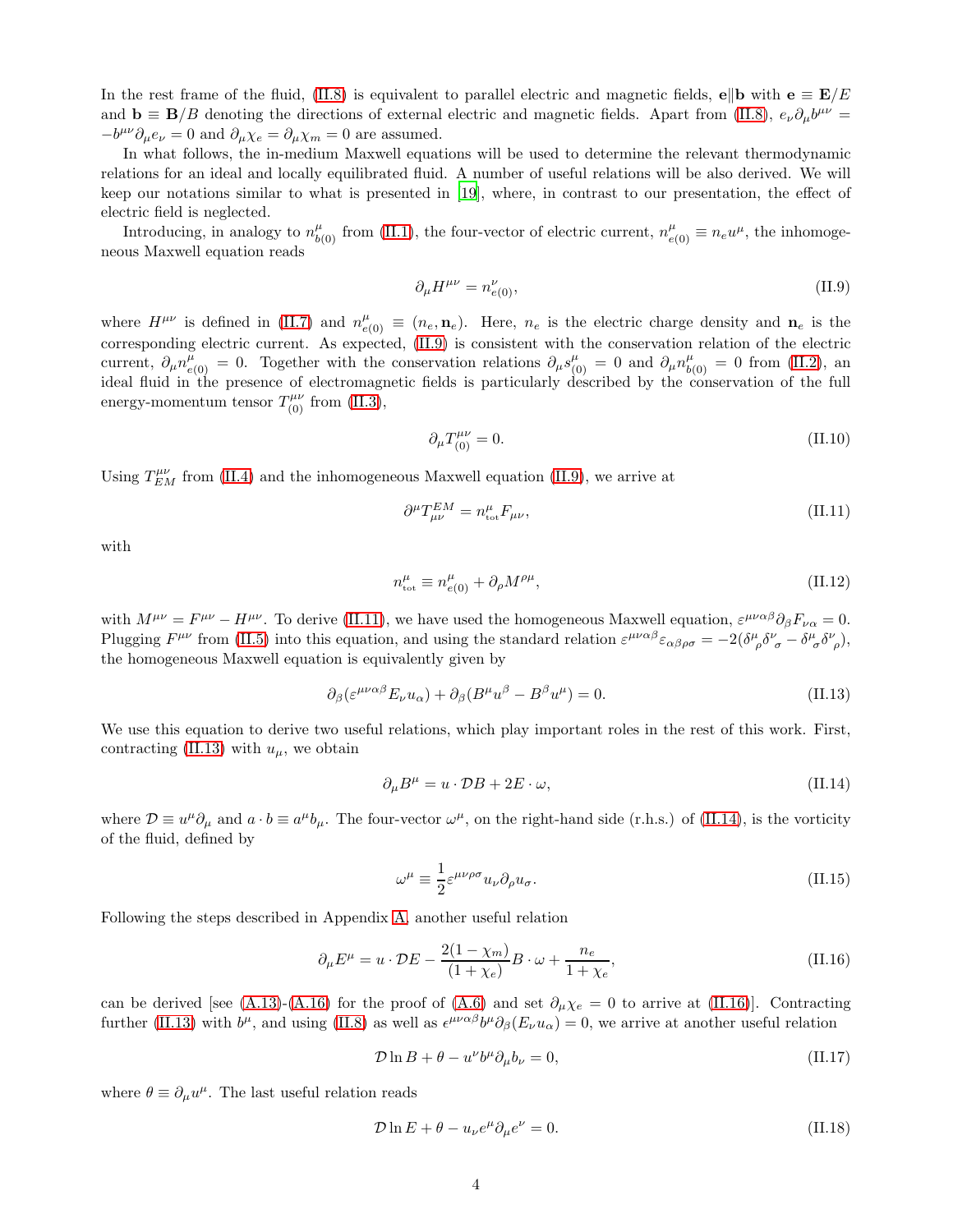To derive [\(II.18\)](#page-3-5), let us first consider the energy-momentum tensor [\(II.3\)](#page-2-3). Plugging  $F^{\mu\nu}$  and  $M^{\mu\nu}$  from [\(II.5\)](#page-2-1) into  $T_{F(0)}^{\mu\nu}$  and  $T_{EM}^{\mu\nu}$  from [\(II.4\)](#page-2-0), we arrive after some algebraic manipulations at

<span id="page-4-0"></span>
$$
T_{F(0)}^{\mu\nu} = \epsilon' u^{\mu} u^{\nu} - p_{\perp} \Xi_B^{\mu\nu} + p_{\parallel} b^{\mu} b^{\nu} - E P e^{\mu} e^{\nu},
$$
  
\n
$$
T_{EM}^{\mu\nu} = \frac{1}{2} B^2 (u^{\mu} u^{\nu} - \Xi_B^{\mu\nu} - b^{\mu} b^{\nu}) + \frac{1}{2} E^2 (u^{\mu} u^{\nu} - \Xi_E^{\mu\nu} - e^{\mu} e^{\nu}),
$$
\n(II.19)

where,  $\epsilon' \equiv \epsilon + EP$ ,  $p_{\perp} \equiv p - BM$ ,  $p_{\parallel} \equiv p$ ,  $\Xi_B^{\mu\nu} \equiv \Delta^{\mu\nu} + b^{\mu}b^{\nu}$ , and  $\Xi_E^{\mu\nu} \equiv \Delta^{\mu\nu} + e^{\mu}e^{\nu}$ . We further consider  $\partial^{\mu}T_{\mu\nu}^{EM} = n_{\text{tot}}^{\mu}F_{\mu\nu}$  from [\(II.11\)](#page-3-1). Contracting this relation with  $u^{\nu}$ , plugging  $T_{EM}^{\mu\nu}$  from [\(II.19\)](#page-4-0) into the left hand side (l.h.s.) of the resulting expression, and using eventually [\(II.8\)](#page-2-4) as well as  $b^{\mu\nu}\partial_{\mu}e_{\nu}=0$  and  $\partial_{\mu}\chi_{e}=0$ , which lead to

$$
(\partial_{\mu}M^{\mu\nu})E_{\nu} = -\chi_e E^2 (\mathcal{D}\ln E + \theta - u_{\nu}e^{\mu}\partial_{\mu}e^{\nu}),
$$

we arrive at

$$
(1 + \chi_e) (\mathcal{D} \ln E + \theta - u_\nu e^\mu \partial_\mu e^\nu) = 0.
$$

The latter yields [\(II.18\)](#page-3-5) for  $\chi_e \neq -1$ .

To check the consistency of the thermodynamic relations including electric and magnetic fields, let us contract [\(II.10\)](#page-3-6) with u<sup>v</sup>. Using [\(II.18\)](#page-3-5) and  $\partial_{\mu}T_{F(0)}^{\mu\nu} = -\partial_{\mu}T_{EM}^{\mu\nu}$ , which arises from [\(II.10\)](#page-3-6) combined with the definition of  $T^{\mu\nu}_{(0)}$  from [\(II.4\)](#page-2-0), it is possible to show that  $u_{\nu}\partial_{\mu}T^{\mu\nu}_{F(0)}=0$ . Plugging then  $T^{\mu\nu}_{F(0)}$  from [\(II.19\)](#page-4-0) into this relation, and using  $u^{\mu}b_{\mu} = u^{\mu}e_{\mu} = 0$  and  $u_{\nu}\partial_{\mu}u^{\nu} = b_{\nu}\partial_{\mu}b^{\nu} = e_{\nu}\partial_{\mu}e^{\nu} = 0$ , we arrive eventually at

<span id="page-4-2"></span>
$$
\mathcal{D}\epsilon + (\epsilon + p)\theta + M\mathcal{D}B + E\mathcal{D}P = 0. \tag{II.20}
$$

The relevant thermodynamic relation for  $\mathcal{D}\epsilon$  is then derived by using

<span id="page-4-1"></span>
$$
\epsilon + p = Ts + \mu_b n_b + \mu_e n_e, \tag{II.21}
$$

where  $\mu_b$  and  $\mu_e$  are the chemical potentials related to the baryon and electric number densities,  $n_b$  and  $n_e$ . Plugging  $\epsilon + p$  from [\(II.21\)](#page-4-1) into [\(II.20\)](#page-4-2), and using the conservation laws of baryon number density,  $\partial_{\mu}n_{b(0)}^{\mu} = 0$ , electric number density  $\partial_\mu n_{e(0)}^\mu = 0$  and the entropy density current  $\partial_\mu s_{(0)}^\mu = 0$ , we arrive after some algebraic manipulations at

<span id="page-4-3"></span>
$$
\mathcal{D}\epsilon = T\mathcal{D}s + \mu_b \mathcal{D}n_b + \mu_e \mathcal{D}n_e - M\mathcal{D}B - E\mathcal{D}P, \tag{II.22}
$$

which is consistent with the standard thermodynamic relation  $d\epsilon = T ds + \mu_b d n_b + \mu_e d n_e - M dB - EdP$  [\[23](#page-18-19)]. Combining at this stage  $(II.21)$  with  $(II.22)$ , the Gibbs-Duhem relation is given by

<span id="page-4-4"></span>
$$
\mathcal{D}p = s\mathcal{D}T + n_b\mathcal{D}\mu_b + n_e\mathcal{D}\mu_e + M\mathcal{D}B + E\mathcal{D}P. \tag{II.23}
$$

To obtain the standard Gibbs-Duhem relation in the presence of electric and magnetic fields, we define  $\tilde{p} \equiv$  $p - EP$ . Using this definition in [\(II.23\)](#page-4-4), we arrive at

$$
\mathcal{D}\tilde{p} = s\mathcal{D}T + n_b\mathcal{D}\mu_b + n_e\mathcal{D}\mu_e + M\mathcal{D}B - P\mathcal{D}E.
$$
\n(II.24)

Let us reiterate that the main aim of this paper is to study the effect of quantum (axial) anomaly on the EMHD equations once electric polarization  $P$  and magnetization  $M$  of the underlying fluid are not neglected. To do this, we introduce at this stage a  $U(1)$  axial vector current,

<span id="page-4-5"></span>
$$
n_{a(0)}^{\mu} \equiv n_a u^{\mu}, \tag{II.25}
$$

which satisfies the classical conservation law

$$
\partial_{\mu}n_{a(0)}^{\mu} = 0,\tag{II.26}
$$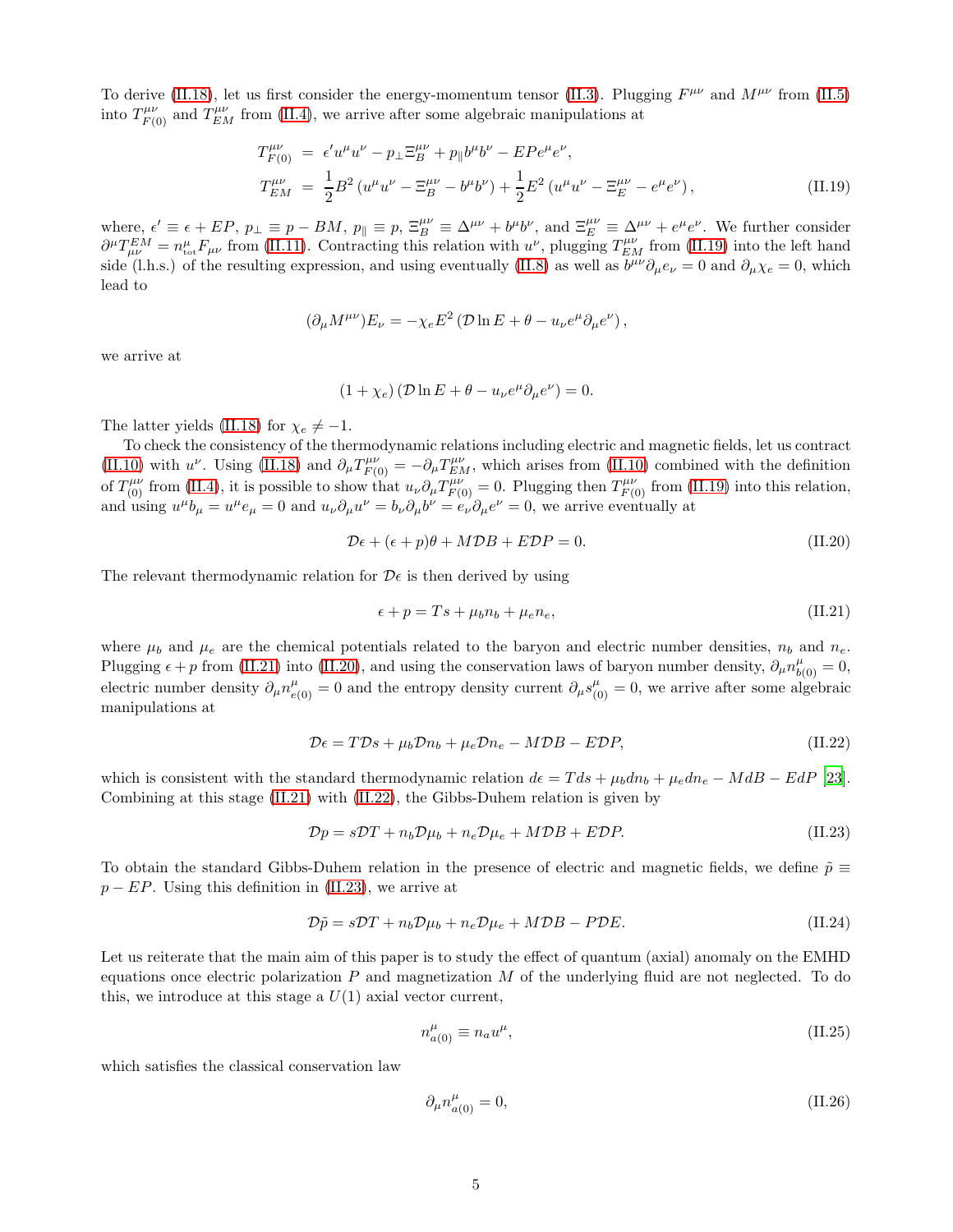in the chiral limit.<sup>4</sup> Denoting the chemical potential associated with  $n_a$  by  $\mu_a$ , the thermodynamic relations [\(II.21\)](#page-4-1) and [\(II.22\)](#page-4-3) turn out to be

<span id="page-5-3"></span>
$$
\epsilon + p = Ts + \mu_b n_b + \mu_e n_e + \mu_a n_a, \tag{II.27}
$$

and

<span id="page-5-4"></span>
$$
\mathcal{D}\epsilon = TDs + \sum_{i=\{b,e,a\}} \mu_i \mathcal{D}n_i - M\mathcal{D}B - E\mathcal{D}P,\tag{II.28}
$$

respectively. In the next section, we will consider the axial anomaly of the axial vector current,

<span id="page-5-2"></span>
$$
\partial_{\mu}n_{a}^{\mu} = -\frac{e^{2}}{8\pi^{2}}F^{\mu\nu}\tilde{F}_{\mu\nu} = -CE \cdot B, \qquad (II.29)
$$

with  $\tilde{F}_{\mu\nu} \equiv \frac{1}{2} \varepsilon_{\mu\nu\rho\sigma} F^{\rho\sigma}$  and  $C \equiv \frac{e^2}{4\pi^2}$ , and study its effect on non-dissipative transport coefficients of an electromagnetized relativistic fluid.<sup>5</sup>

### III. DISSIPATIVE AND ANOMALOUS TRANSPORT COEFFICIENTS OF A CHIRAL FLUID

In the first part of this section, Sec. [III A,](#page-7-0) we will derive the complete set of dissipative transport coefficients in the presence of electric and magnetic fields. To do this, we will follow the formalism of dissipative fluid dynamics from [\[19\]](#page-18-15). In Sec. [III B,](#page-8-1) by taking into account the fact that the anomaly induced current is non-dissipative [\[16\]](#page-18-12), we will then derive the algebro-differential equations leading to anomalous transport coefficients. Similar equations are derived originally in [\[14](#page-18-10), [15](#page-18-11)], where the in-medium effects are neglected. These equations will then be solved in a medium with vanishing (Sec. [III B 1\)](#page-10-0) and non-vanishing (Sec. [III B 2\)](#page-12-0) electric and magnetic susceptibilities. In what follows, we will first derive the general structure of  $\partial_\mu s^\mu$ , with  $s^\mu$  the current of the entropy density of a dissipative anomalous fluid.

Following the method presented in [\[19](#page-18-15), [20\]](#page-18-16), we start by introducing the first-order dissipative and nondissipative corrections to the conserved quantities of the ideal fluid,  $T^{\mu\nu}_{(0)}, n^{\mu}_{b(0)}, n^{\mu}_{e(0)}$  and  $s^{\mu}_{(0)},$ 

<span id="page-5-0"></span>
$$
T^{\mu\nu} = T^{\mu\nu}_{(0)} + \tau^{\mu\nu},
$$
  
\n
$$
n^{\mu}_{b} = n_{b}u^{\mu} + j^{\mu}_{b},
$$
  
\n
$$
n^{\mu}_{e} = n_{e}u^{\mu} + j^{\mu}_{e},
$$
  
\n
$$
s^{\mu} = su^{\mu} + j^{\mu}_{s} + D_{\omega}\omega^{\mu} + D_{B}B^{\mu} + D_{E}E^{\mu}.
$$
\n(III.1)

Here, the total energy-momentum tensor of the ideal fluid,  $T^{\mu\nu}_{(0)}$ , is defined in [\(II.3\)](#page-2-3) and [\(II.4\)](#page-2-0), and  $n_b, n_e$  and s are the baryonic and electric number densities as well as the entropy density of the ideal fluid, respectively. The coefficients  $D_{\omega}, D_B$  and  $D_E$  in  $s^{\mu}$  are associated with the anomaly. The coefficients  $D_{\omega}$  and  $D_B$  are originally introduced in [\[14\]](#page-18-10), where the entropy density current  $s^{\mu}$  is expanded only in terms of the vorticity  $\omega_u$  from [\(II.15\)](#page-3-7) and the external magnetic field  $B^{\mu}$ . Here, in the presence of magnetic and electric fields, we have also considered the effect of the external electric field  $E^{\mu}$ , and introduced  $D_E$  as its coefficient. Later, we will explicitly show that  $D_E = 0$ . This is also expected from symmetry arguments. To consider the quantum anomaly of the dissipative electromagnetized fluid, we shall also replace the axial vector current  $n^{\mu}_{a(0)}$  from [\(II.25\)](#page-4-5) with

<span id="page-5-1"></span>
$$
n_a^{\mu} = n_a u^{\mu} + j_a^{\mu}.
$$
 (III.2)

Whereas in [\(III.1\)](#page-5-0),  $\tau^{\mu\nu}$ ,  $j_b^{\mu}$  and  $j_e^{\mu}$  are dissipative currents,<sup>6</sup> the additional (non-dissipative) current  $j_a^{\mu}$  in [\(III.2\)](#page-5-1) is introduced in analogy to the considerations in [\[14](#page-18-10), [15\]](#page-18-11), and will later be used to determine the algebrodifferential equations leading to anomalous transport coefficients.

 $^4$  We assume that the quark matter, which is effectively described by our ideal fluid, consists of massless quarks.

<sup>&</sup>lt;sup>5</sup> The sign in front of C in [\(II.29\)](#page-5-2) is fixed by assuming parallel electric and magnetic fields aligned in the third direction. This leads, according to our definitions, to  $F_{12} = -B$  and  $F^{03} = E$ .

<sup>&</sup>lt;sup>6</sup> Later, we will see that  $j_e^{\mu}$  consists of a dissipative and a non-dissipative part [\[14,](#page-18-10) [15](#page-18-11)].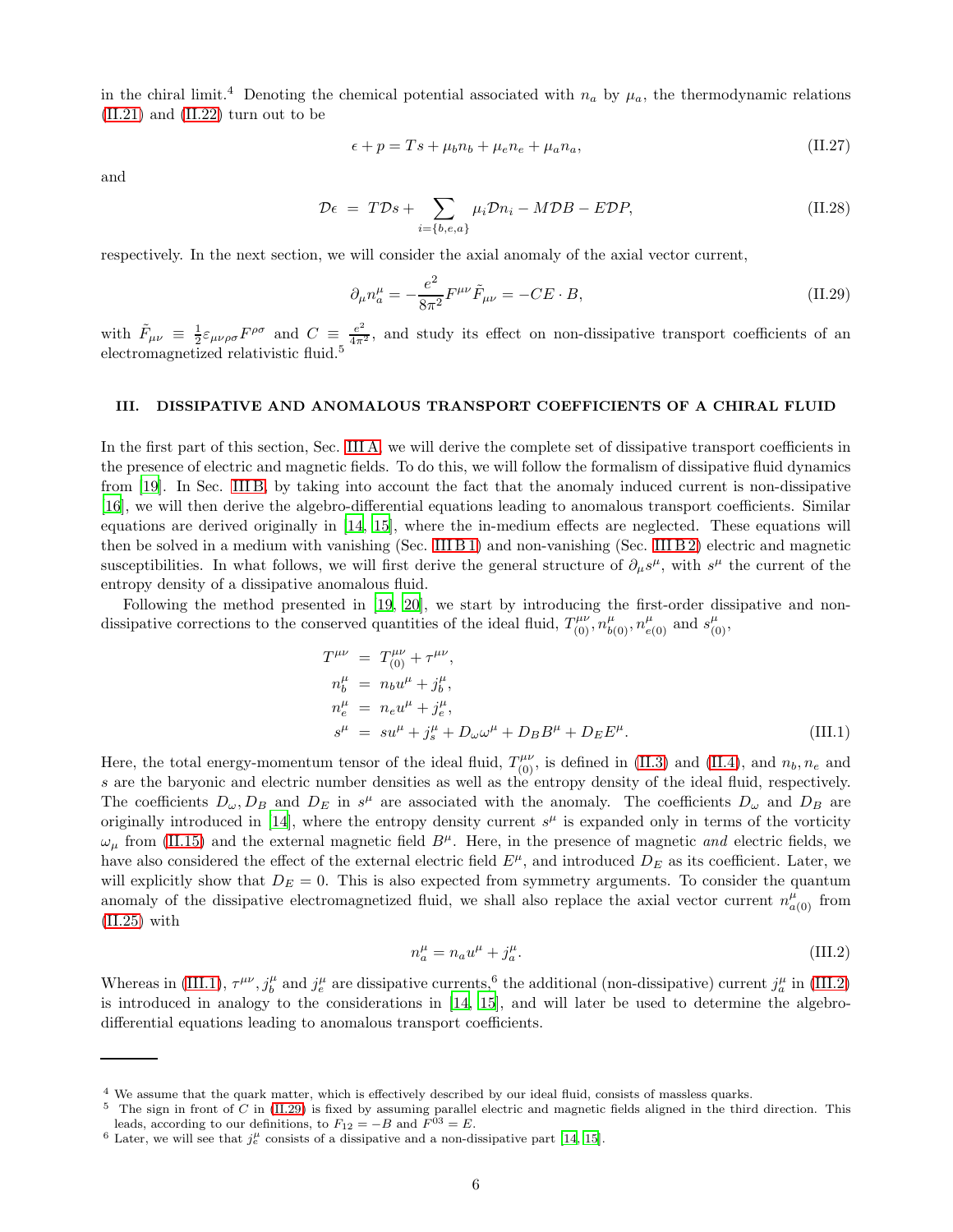Let us notice that  $j_i^{\mu}, i = b, e, a$  are orthogonal to  $u^{\mu}$ , *i.e.*  $u_{\mu} j_i^{\mu} = 0$ , for  $i = b, e, a$ . Moreover,  $\tau^{\mu\nu}$  is a symmetric rank-two tensor, satisfying the orthogonality condition  $u_{\mu}\tau^{\mu\nu} = 0$ .

At this stage, we will use the conservation relations associated with the anomalous EMHD

<span id="page-6-1"></span>
$$
\partial_{\mu}T^{\mu\nu} = 0, \qquad \partial_{\mu}n_{b}^{\mu} = 0, \n\partial_{\mu}n_{e}^{\mu} = 0, \qquad \partial_{\mu}n_{a}^{\mu} = -CE \cdot B,
$$
\n(III.3)

together with the second law of thermodynamics,  $T \partial_\mu s^\mu \geq 0$ , in order to arrive at an appropriate relation for  $T\partial_\mu s^\mu$ . To do this, we shall first consider the conservation relation [\(II.11\)](#page-3-1) for the electromagnetic energymomentum tensor  $T_{EM}^{\mu\nu}$  from [\(II.19\)](#page-4-0). Replacing the ideal electric current  $n_{e(0)}^{\mu}$  on the r.h.s. of [\(II.11\)](#page-3-1) by  $n_e^{\mu}$ from [\(III.1\)](#page-5-0), and contracting the resulting expression with  $u_{\nu}$ , we arrive at

<span id="page-6-0"></span>
$$
\mathcal{D}\ln E + \theta - u_{\nu}e^{\mu}\partial_{\mu}e^{\nu} = \frac{E \cdot j_e}{(1 + \chi_e)E^2}.
$$
\n(III.4)

This relation replaces [\(II.18\)](#page-3-5) of the ideal electromagnetized fluid. To derive [\(III.4\)](#page-6-0), the relations [\(II.17\)](#page-3-8), together with

$$
u_{\nu}\partial_{\mu}T_{EM}^{\mu\nu} = E^2 \left( \mathcal{D} \ln E + \theta - u_{\nu}e^{\mu}\partial_{\mu}e^{\nu} \right),
$$
  
\n
$$
\left( \partial_{\mu}M^{\mu\nu} \right)E_{\nu} = -\chi_e E^2 \left( \mathcal{D} \ln E + \theta - u_{\nu}e^{\mu}\partial_{\mu}e^{\nu} \right),
$$
\n(III.5)

are used. Then, using the conservation of the total energy-momentum tensor  $\partial_\mu T^{\mu\nu} = 0$  from [\(III.3\)](#page-6-1) with  $T^{\mu\nu}$ from [\(III.1\)](#page-5-0), and following the same steps leading from  $u_{\nu} \partial_{\mu} T^{\mu \nu}_{(0)} = 0$  to [\(II.20\)](#page-4-2), we obtain

<span id="page-6-2"></span>
$$
\mathcal{D}\epsilon + (\epsilon + p)\theta + M\mathcal{D}B + E\mathcal{D}P + E \cdot j_e + u_\nu \partial_\mu \tau^{\mu\nu} = 0.
$$
 (III.6)

To arrive at [\(III.6\)](#page-6-2), the identity [\(III.4\)](#page-6-0) and

$$
u_{\nu}\partial_{\mu}T_{F(0)}^{\mu\nu} = \mathcal{D}\epsilon + (\epsilon + p)\theta + M\mathcal{D}B + E\mathcal{D}P + \frac{\chi_{e}}{1 + \chi_{e}}E \cdot j_{e},
$$
  

$$
u_{\nu}\partial_{\mu}T_{EM}^{\mu\nu} = \frac{E \cdot j_{e}}{1 + \chi_{e}},
$$
 (III.7)

are used. Then, expressing  $j_s^{\mu}$  as a linear combination of  $j_b^{\mu}, j_e^{\mu}$  and  $j_a^{\mu}$ , as in [\[19\]](#page-18-15),

<span id="page-6-4"></span>
$$
j_s^{\mu} = -\alpha_b j_b^{\mu} - \alpha_e j_e^{\mu} - \alpha_a j_a^{\mu}, \qquad (III.8)
$$

and using [\(II.27\)](#page-5-3) to express  $(\epsilon + p)$  in [\(III.6\)](#page-6-2) in terms of all the other thermodynamic variables, we arrive at

<span id="page-6-3"></span>
$$
\mathcal{D}\epsilon - \sum_{i \in \{b,e,a\}} \mu_i \mathcal{D}n_i - T\mathcal{D}s + M\mathcal{D}B + E\mathcal{D}P + \sum_{i \in \{b,e,a\}} \mu_i \partial_\mu (n_i u^\mu) + T\partial_\mu (s u^\mu) + E \cdot j_e - \tau^{\mu\nu} \partial_\mu u_\nu = 0.
$$
\n(III.9)

The first four terms on the l.h.s. of [\(III.9\)](#page-6-3) vanish by making use of [\(II.28\)](#page-5-4) from ideal EMHD. Replacing  $n_i u^{\mu}$ and  $su^{\mu}$  on the l.h.s. of [\(III.9\)](#page-6-3) by their definitions  $n_iu^{\mu} = n_i^{\mu} - j_i^{\mu}$  for  $i = b, e, a$  and  $su^{\mu} = s^{\mu} - j_s^{\mu} - D_{\omega}\omega^{\mu} D_B B^{\mu} - D_E E^{\mu}$  from [\(III.1\)](#page-5-0), and using the conservation relations for  $n_i^{\mu}$ ,  $i = b, e, a$  from [\(III.3\)](#page-6-1), as well as the expansion of  $j_s^{\mu}$  in terms of the other dissipative currents from [\(III.8\)](#page-6-4), we arrive after some straightforward algebraic manipulations at

<span id="page-6-5"></span>
$$
T\partial_{\mu}s^{\mu} = \tau^{\mu\nu}w_{\mu\nu} + (\mu_a - T\alpha_a)\partial_{\mu}j^{\mu}_a + (\mu_b - T\alpha_b)\partial_{\mu}j^{\mu}_b + (\mu_e - T\alpha_e)\partial_{\mu}j^{\mu}_e - j^{\mu}_aT\nabla_{\mu}\alpha_a - j^{\mu}_bT\nabla_{\mu}\alpha_b
$$
  

$$
-j^{\mu}_e(T\nabla_{\mu}\alpha_e + E_{\mu}) + \mu_a CE \cdot B + T\partial_{\mu}(D_{\omega}\omega^{\mu} + D_BB^{\mu} + D_EE^{\mu}). \tag{III.10}
$$

Here,  $\nabla_{\mu} \equiv \Delta_{\mu\nu} \partial^{\nu}$  and  $w^{\mu\nu} \equiv \frac{1}{2} (\nabla^{\mu} u^{\nu} + \nabla^{\nu} u^{\mu})$  are introduced. To satisfy the positivity condition of  $T \partial_{\mu} s^{\mu}$ , the expression on the r.h.s. of [\(III.10\)](#page-6-5) is to be non-negative. This leads immediately to

$$
\alpha_i = \frac{\mu_i}{T}, \quad \text{for} \quad i = a, b, e,
$$
\n(III.11)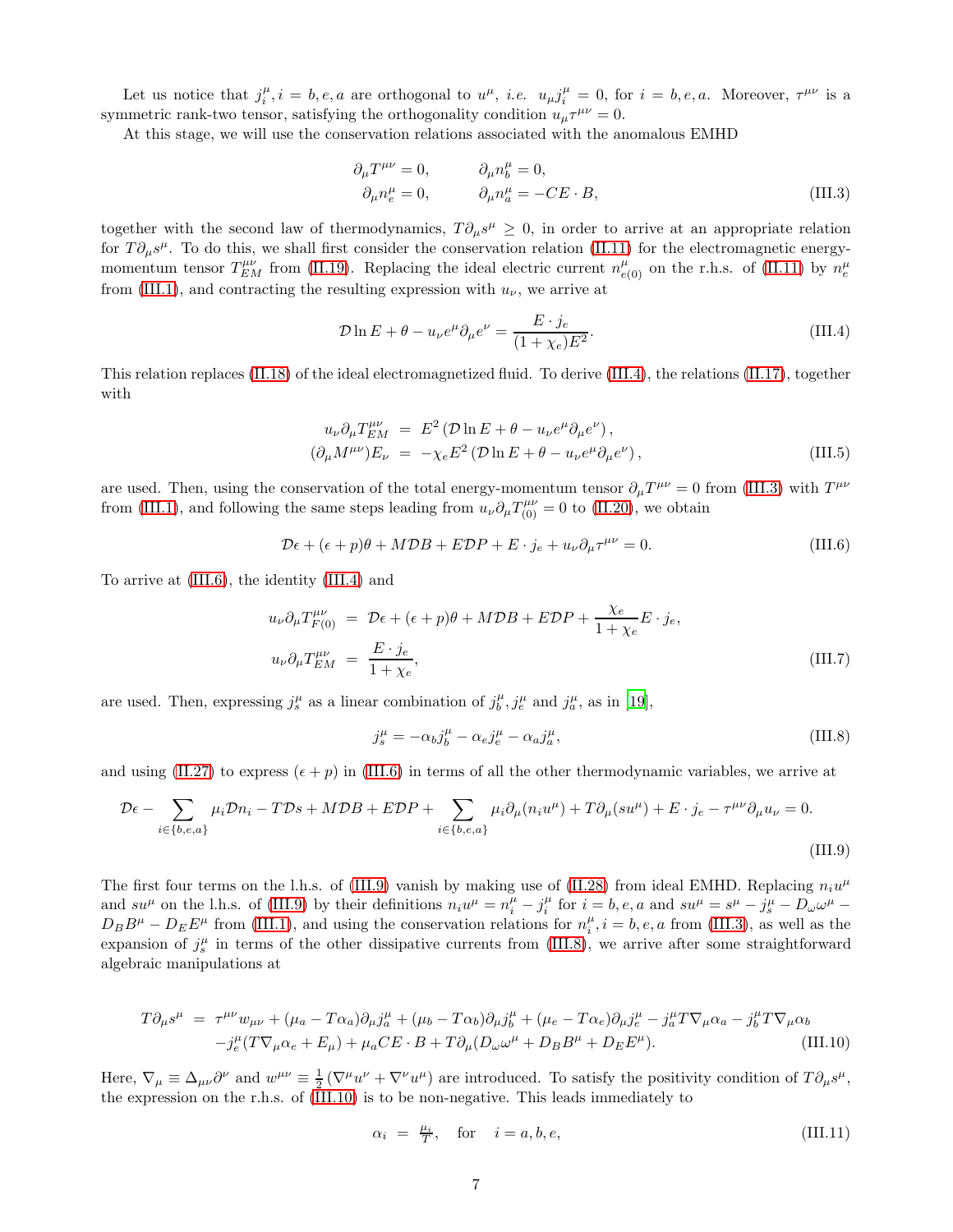and the general Ansatz

<span id="page-7-2"></span>
$$
\begin{aligned}\nj_b^\mu &= -\sigma_b^{\mu\nu} T \nabla_\nu \alpha_b, \\
j_e^\mu &= -\sigma_e^{\mu\nu} (T \nabla_\nu \alpha_e + E_\nu) + \kappa_\omega \omega^\mu + \kappa_B B^\mu + \kappa_E E^\mu, \\
j_a^\mu &= \xi_\omega \omega^\mu + \xi_B B^\mu + \xi_E E^\mu, \\
\tau^{\mu\nu} &= \eta^{\mu\nu\rho\sigma} w_{\rho\sigma},\n\end{aligned} \tag{III.12}
$$

where  $\sigma_b^{\mu\nu}$ ,  $\sigma_e^{\mu\nu}$  and  $\eta^{\mu\nu\alpha\beta}$  include dissipative transport coefficients, and  $\kappa_i$  and  $\xi_i$ ,  $i = B, E, \omega$  are non-dissipative coefficients. The latter can be expressed in terms of anomalous transport coefficients. Let us notice that the dissipative transport coefficients  $\sigma_b^{\mu\nu}, \sigma_e^{\mu\nu}$  and  $\eta^{\mu\nu\rho\sigma}$  are orthogonal to  $u^{\mu}$ , and are symmetric under  $\mu \leftrightarrow \nu$ . In the next two sections, we will use the Onsager's time-reversal principle to first determine  $\sigma_i^{\mu\nu}$ ,  $i = b, e$  and  $\tau^{\mu\nu}$ in terms of thermal conductivity as well as longitudinal and transverse shear and bulk viscosities. This will generalize the standard formulation of magnetohydrodynamics presented in [\[19\]](#page-18-15) to the case of non-vanishing electric field. We will then consider the anomalous contributions to  $j_e^{\mu}$  and  $j_a^{\mu}$  in [\(III.10\)](#page-6-5) proportional to  $\kappa_i$  and  $\xi_i, i = B, E, \omega$ , and by combining them [\[15\]](#page-18-11), we will arrive at the algebro-differential equations leading to  $\kappa_i$ and  $\xi_i$ ,  $i = B, E, \omega$  as well as  $D_i$ ,  $i = B, E, \omega$  in a dense and hot quark matter in the presence of constant **E** and **B** fields. This will generalize the results presented in  $[14, 15]$  $[14, 15]$  to the case of a fluid with finite magnetization M and electric polarization P.

# <span id="page-7-0"></span>A. Dissipative currents of an anomalous chiral fluid

According to the Onsager's principle for transport coefficients [\[24](#page-18-20)], the thermal conductivity,  $\sigma_i^{\mu\nu}$ ,  $i = b, e$ , corresponding to the diffusive fluxes of the baryonic and electric number density  $n_b$  and  $n_e$  shall satisfy

$$
\sigma_i^{\mu\nu}(E,B) = \sigma_i^{\nu\mu}(E,-B), \qquad i = b, e.
$$
\n(III.13)

Moreover,  $\sigma_{b/e}^{\mu\nu}$  have to satisfy the orthogonality condition  $u_{\mu}\sigma_i^{\mu\nu} = 0$  for  $i = b, e$ , and are to be symmetric under  $\mu \leftrightarrow \nu$ . The relation  $e_{\mu}b^{\mu\nu} = 0$  from [\(II.8\)](#page-2-4) is also to be taken into account.

To build  $\sigma_{b/e}^{\mu\nu}$ , we expand it in terms of independent irreducible rank-two tensors, which are built from  $u^{\mu}, g^{\mu\nu}, b^{\mu}$  and  $e^{\mu}$  [\[19\]](#page-18-15). The only relevant tensors that are compatible with the above mentioned conditions are thus given by

<span id="page-7-1"></span>
$$
\Delta^{\mu\nu}, b^{\mu}b^{\nu}, e^{\mu}e^{\nu}.
$$
 (III.14)

Other rank-two tensors like  $b^{\mu\nu}$ ,  $e^{[\mu, b^{\nu]}, \cdots$  are excluded because of the aforementioned conditions. Here,  $A^{[\mu},B^{\nu]} \equiv A^{\mu}B^{\nu} - A^{\nu}B^{\mu}$ . Introducing at this stage three independent thermal conductivity coefficients  $\sigma_{b/e}^{(i)}$ ,  $i =$ 1, 2, 3, associated with the relevant tensors from [\(III.14\)](#page-7-1), the dissipative rank-two tensors  $\sigma_b^{\mu\nu}$  and  $\sigma_e^{\mu\nu}$  from [\(III.12\)](#page-7-2) read

<span id="page-7-3"></span>
$$
\sigma_i^{\mu\nu} = \sigma_i^{(1)} \Delta^{\mu\nu} + \sigma_i^{(2)} b^{\mu} b^{\nu} + \sigma_i^{(3)} e^{\mu} e^{\nu}, \qquad i = b, e.
$$
 (III.15)

Then, plugging  $\sigma_i^{\mu\nu}$ ,  $i = b, e$  from [\(III.15\)](#page-7-3) into [\(III.12\)](#page-7-2), the dissipative part of the baryonic and electric currents reads

<span id="page-7-4"></span>
$$
\begin{split} j_b^{\mu} &= -\sigma_b^{(1)} T \nabla^{\mu} \alpha_b - \sigma_b^{(2)} b^{\mu} b^{\nu} T \nabla_{\nu} \alpha_b - \sigma_b^{(3)} e^{\mu} e^{\nu} T \nabla_{\nu} \alpha_b. \\ j_e^{\mu} &= -\sigma_e^{(1)} (T \nabla^{\mu} \alpha_e + E^{\mu}) - \sigma_e^{(2)} b^{\mu} b^{\nu} (T \nabla_{\nu} \alpha_e + E_{\nu}) - \sigma_e^{(3)} e^{\mu} e^{\nu} (T \nabla_{\nu} \alpha_e + E_{\nu}). \end{split} \tag{III.16}
$$

The coefficients  $\sigma_h^{(i)}$  $b_b^{(i)}$  and  $\sigma_e^{(i)}$ ,  $i = 1, 2$  are previously introduced in [\[19](#page-18-15)]. The remaining coefficients arise once the effects of the external electric field are not neglected.

Concerning the viscous stress tensor  $\tau^{\mu\nu}$  from [\(III.12\)](#page-7-2), we apply, as in [\[19\]](#page-18-15), the Onsager's principle

$$
\eta^{\mu\nu\rho\sigma}(E,B) = \eta^{\rho\sigma\mu\nu}(E,-B),
$$

on the rank-four tensor  $\eta^{\mu\nu\rho\sigma}$  appearing in [\(III.12\)](#page-7-2). All relevant tensors, compatible with this principle and expressed in terms of  $u^{\mu}, b^{\mu}$  and  $e^{\mu}$  as well as  $g^{\mu\nu}, b^{\mu\nu}$  and  $e^{\mu\nu}$  are listed in Table [I](#page-9-0) in four different series.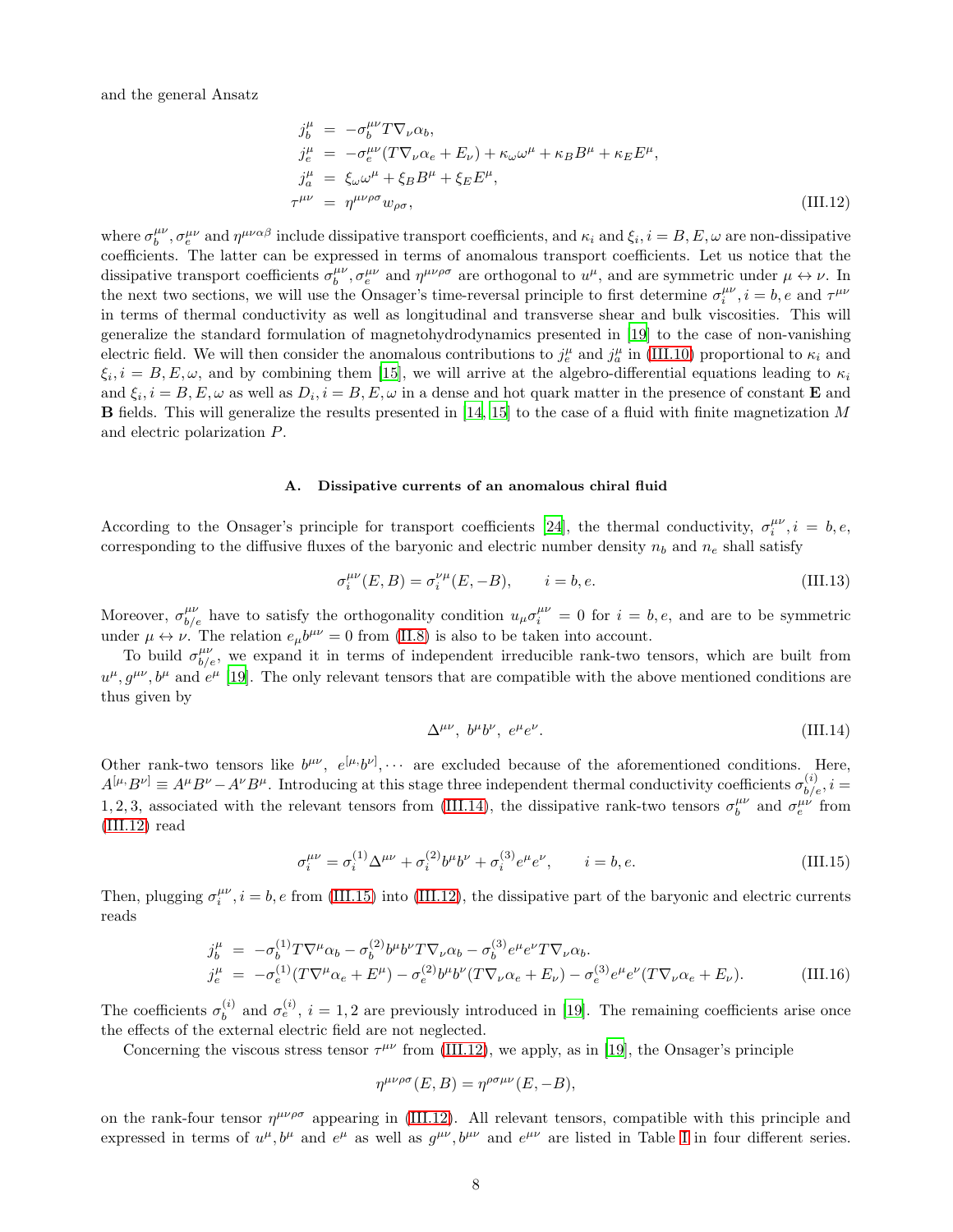All these bases fulfill the orthogonality condition, and are symmetric under  $\rho \leftrightarrow \sigma$ . The bases appearing in series I and II are previously introduced in [\[19](#page-18-15)]. The new bases appearing in series III include only  $e^{\mu}$  and  $e^{\mu\nu}$ , and those in series IV include both electric and magnetic fields. Using these bases, and following the method presented in [\[20\]](#page-18-16) (see Appendix [B](#page-17-0) for more detail), the viscous stress tensor is then given by

<span id="page-8-0"></span>
$$
\tau^{\mu\nu} = 2\eta_0 \left( w^{\mu\nu} - \frac{1}{3} \Delta^{\mu\nu} \theta \right) + \eta_B^{(1)} \left( \Delta^{\mu\nu} - \frac{3}{2} \Xi_B^{\mu\nu} \right) \left( \theta - \frac{3}{2} \phi_B \right) - 2 \eta_B^{(2)} \left( \Xi_B^{\mu\rho} b^{\nu\sigma} + \Xi_B^{\nu\rho} b^{\mu\sigma} \right) w_{\rho\sigma} \n+ 2 \eta_B^{(3)} \left( \Xi_B^{\mu\rho} b^{\nu\sigma} + \Xi_B^{\nu\rho} b^{\mu\sigma} \right) w_{\rho\sigma} + 2 \eta_B^{(4)} \left( b^{\mu\rho} b^{\nu} b^{\sigma} + b^{\nu\rho} b^{\mu} b^{\sigma} \right) w_{\rho\sigma} + \frac{3}{2} \zeta_B^{\perp} \Xi_B^{\mu\nu} \phi_B + 3 \zeta_B^{\parallel} b^{\mu} b^{\nu} \phi_B \n+ \eta_E^{(1)} \left( \Delta^{\mu\nu} - \frac{3}{2} \Xi_E^{\mu\nu} \right) \left( \theta - \frac{3}{2} \phi_E \right) - 2 \eta_E^{(2)} \left( \Xi_E^{\mu\rho} e^{\nu} e^{\sigma} + \Xi_E^{\nu\rho} e^{\mu} e^{\sigma} \right) w_{\rho\sigma} + \frac{3}{2} \zeta_B^{\perp} \Xi_E^{\mu\nu} \phi_E + 3 \zeta_B^{\parallel} e^{\mu} e^{\nu} \phi_E \n+ \eta_{EB}^{(1)} \left( \Delta^{\mu\nu} - \frac{3}{2} \Xi_E^{\mu\nu} \right) \left( \theta - \frac{3}{2} \phi_B \right) + \eta_{EB}^{(2)} \left( \Delta^{\mu\nu} - \frac{3}{2} \Xi_B^{\mu\nu} \right) \left( \theta - \frac{3}{2} \phi_E \right) + 2 \eta_{EB}^{(3)} \left( \Xi_B^{\mu\rho} b^{\nu\sigma} + \Xi_B^{\nu\rho} b^{\mu\sigma} \right) w_{\rho\sigma} \n+ 2 \eta_{EB}^{(4)} \left( b^{\mu\rho} e^{\nu} e^{\sigma} + b^{\nu\rho} e^{\mu} e^{\sigma} \right) w_{\rho\sigma} + 2 \eta_{
$$

Here,  $\phi_{B/E} \equiv \Xi_{B/E}^{\mu\nu} w_{\mu\nu}$ ,  $\varphi_B \equiv b^{\mu}b^{\nu}w_{\mu\nu}$ ,  $\varphi_E \equiv e^{\mu}e^{\nu}w_{\mu\nu}$  and  $\varphi_{EB} \equiv b^{\mu}e^{\nu}w_{\mu\nu}$ . Moreover  $A^{(\mu, B\nu)} \equiv A^{\mu}B^{\nu} +$  $A^{\nu}B^{\mu}$ . As expected,  $\tau^{\mu\nu}$  is symmetric under  $\mu \leftrightarrow \nu$  and satisfies  $u_{\mu}\tau^{\mu\nu} = 0$ . According to our descriptions in [B,](#page-17-0) shear viscosities  $\eta_0, \eta_B^{(i)}$ ,  $i = 1, \cdots, 4, \eta_E^{(i)}$ ,  $i = 1, 2$  and  $\eta_{E,B}^{(i)}$ ,  $i = 1, \cdots, 6$  correspond to traceless rank-two tensors, while the tensors proportional to bulk viscosities  $\zeta_i^{\perp}, \zeta_i^{\parallel}, i = E, B$  as well as  $\zeta_{EB}^{(i)\perp}, i = 1, 2$  and  $\zeta_{EB}^{(i)\parallel}, i = 1, 2, 3$ have non-vanishing traces. Shear viscosities  $\eta_0, \eta_B^{(i)}$ ,  $i = 1, \dots, 4$  as well as bulk viscosities  $\zeta_B^{\perp}$  and  $\zeta_B^{\parallel}$  appear originally in [\[24\]](#page-18-20) as well as in [\[19\]](#page-18-15). Here, we have completed the list of dissipative transport coefficients by considering the additional effect of an external electric field. Let us also notice that all bases including the combination  $e_{\mu}b^{\mu\nu}$  are excluded once the condition [\(II.8\)](#page-2-4) is taken into account.

Multiplying at this stage the expressions on the r.h.s. of [\(III.16\)](#page-7-4) and [\(III.17\)](#page-8-0) with  $T \nabla_\mu \alpha_b$ ,  $(T \nabla_\mu \alpha_e + E_\mu)$ and  $w_{\mu\nu}$ , respectively [see [\(III.10\)](#page-6-5)], and requiring  $T\partial_{\mu}s^{\mu} \geq 0$ , we arrive at

$$
T\partial_{\mu}s^{\mu} = 2\eta_{0} \left(w^{\mu\nu} - \frac{1}{3}\Delta^{\mu\nu}\theta\right)^{2} + \eta_{B}^{(1)} \left(\theta - \frac{3}{2}\phi_{B}\right)^{2} + 2\eta_{B}^{(2)}(b_{\mu}b^{\rho}w_{\rho\nu} - b_{\nu}b^{\rho}w_{\rho\mu})(b^{\mu}b_{\sigma}w^{\sigma\nu} - b^{\nu}b_{\sigma}w^{\sigma\mu})
$$
  
+
$$
\eta_{E}^{(1)} \left(\theta - \frac{3}{2}\phi_{E}\right)^{2} + 2\eta_{E}^{(2)}(e_{\mu}e^{\rho}w_{\rho\nu} - e_{\nu}e^{\rho}w_{\rho\mu})(e^{\mu}e_{\sigma}w^{\sigma\nu} - e^{\nu}e_{\sigma}w^{\sigma\mu})
$$
  
+
$$
2\eta_{EB}^{(6)}(b_{\mu}e^{\rho}w_{\rho\nu} - b_{\nu}e^{\rho}w_{\rho\mu})(b^{\mu}e_{\sigma}w^{\sigma\nu} - b^{\nu}e_{\sigma}w^{\sigma\mu}) + 2\eta_{EB}^{(6)}(e_{\mu}b^{\rho}w_{\rho\nu} - e_{\nu}b^{\rho}w_{\rho\mu})(e^{\mu}b_{\sigma}w^{\sigma\nu} - e^{\nu}b_{\sigma}w^{\sigma\mu})
$$
  
+
$$
4\eta_{EB}^{(6)}(b^{\mu}e^{\rho}w_{\rho\sigma} - e^{\mu}b^{\rho}w_{\rho\sigma})(b^{\sigma}e^{\nu}w_{\nu\mu} - e^{\sigma}b^{\nu}w_{\nu\mu}) + \frac{3}{2}\zeta_{B}^{\perp}(\phi_{B} + \phi_{E})^{2} + 3\zeta_{B}^{\parallel}(\phi_{B} + \phi_{E})^{2} + 12\zeta_{EB}^{(2)\parallel}\varphi_{EB}^{2}
$$
  
+
$$
(\sigma_{b}^{(1)}g^{\mu\nu} + \sigma_{b}^{(2)}b^{\mu}b^{\nu} + \sigma_{b}^{(3)}e^{\mu}e^{\nu})(T\nabla_{\mu}\alpha_{b})(T\nabla_{\nu}\alpha_{b})
$$
  
+
$$
(\sigma_{e}^{(1)}g^{\mu\nu} + \sigma_{e
$$

In order to build a non-negative expression for  $T \partial_\mu s^\mu$ , we have set  $\eta_{EB}^{(1)} = -\eta_{EB}^{(2)}$ , and chosen  $\zeta_E^{\perp} = \zeta_{EB}^{(1)\perp}$  $\zeta_{EB}^{(2)\perp} = \zeta_B^{\perp}$  as well as  $\zeta_E^{\parallel} = \zeta_{EB}^{(1)\parallel} = \zeta_B^{\parallel}$ . We also observe that  $\eta_B^{(i)}$ ,  $i = 3, 4$  as well as  $\eta_{EB}^{(i)}$ ,  $i = 3, 4, 5$  and  $\zeta_{EB}^{(3)\parallel}$  do not contribute to the entropy production.

# <span id="page-8-1"></span>B. Anomalous transport coefficients

Let us now consider the remaining terms

$$
-j_a^{\mu}T\partial_{\mu}\alpha_a - j_e^{\mu}(T\partial_{\mu}\alpha_e - E_{\mu}) + \mu_a CE \cdot B + T\partial_{\mu}(D_{\omega}\omega^{\mu} + D_B B^{\mu} + D_E E^{\mu}),
$$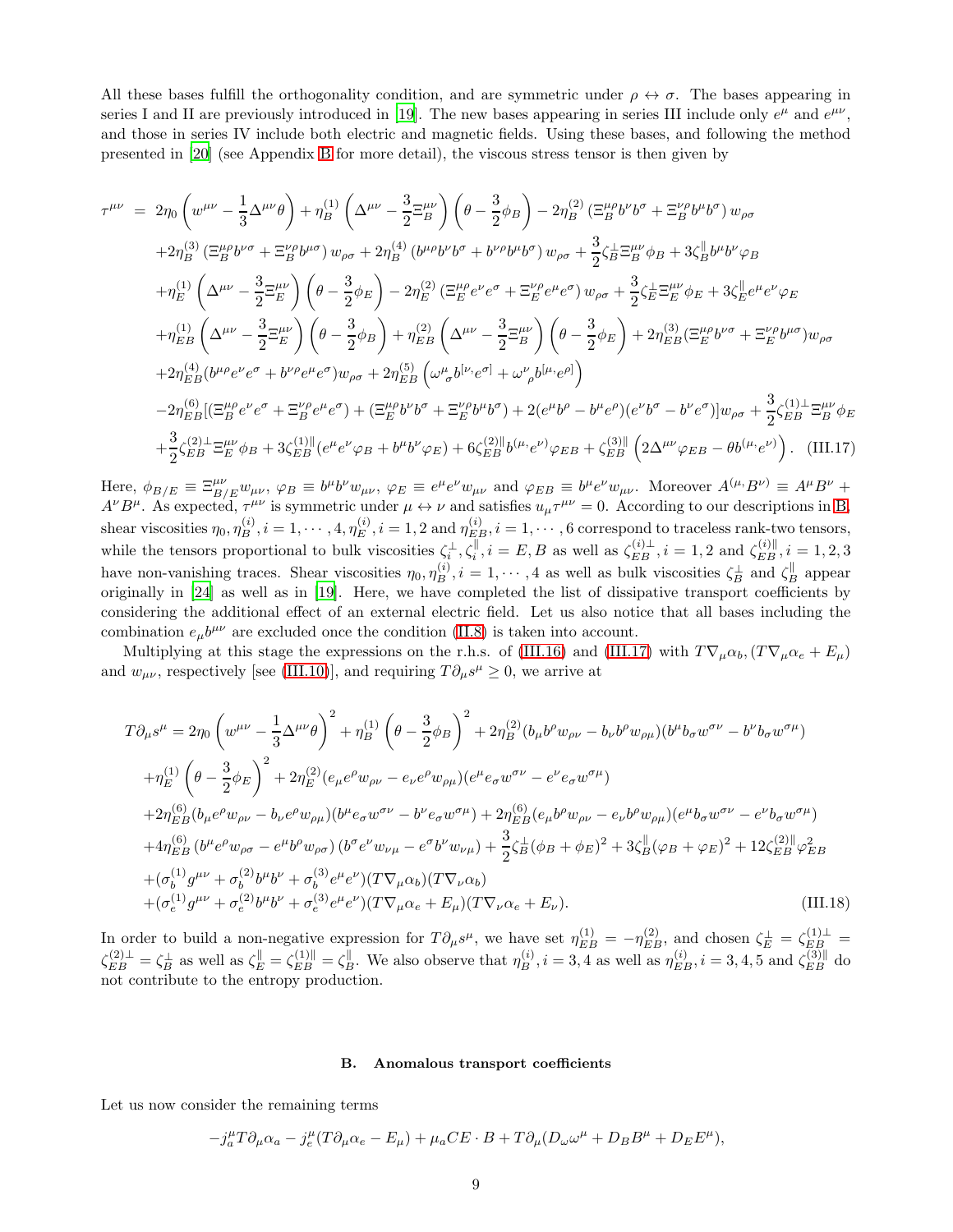| Series I                                                                                                                                        | Series II                                                                                                                                                   |
|-------------------------------------------------------------------------------------------------------------------------------------------------|-------------------------------------------------------------------------------------------------------------------------------------------------------------|
| $\Lambda^{\mu\nu} \Lambda^{\rho\sigma}$                                                                                                         | $\Delta^{\mu\nu}b^{\rho}b^{\sigma} + \Delta^{\rho\sigma}b^{\mu}b^{\nu}$                                                                                     |
| $\Delta^{\mu\rho}\Delta^{\nu\sigma} + \Delta^{\mu\sigma}\Delta^{\nu\rho}$                                                                       | $h^{\mu}h^{\nu}h^{\rho}h^{\sigma}$                                                                                                                          |
|                                                                                                                                                 | $\Delta^{\mu\rho}b^{\nu}b^{\sigma} + \Delta^{\nu\rho}b^{\mu}b^{\sigma} + \Delta^{\mu\sigma}b^{\nu}b^{\rho} + \Delta^{\nu\sigma}b^{\mu}b^{\rho}$             |
|                                                                                                                                                 | $\Delta^{\mu\rho}b^{\nu\sigma} + \Delta^{\nu\rho}b^{\mu\sigma} + \Delta^{\mu\sigma}b^{\nu\rho} + \Delta^{\nu\sigma}b^{\mu\rho}$                             |
|                                                                                                                                                 | $b^{\mu\rho}b^{\nu}b^{\sigma} + b^{\nu\rho}b^{\mu}b^{\sigma} + b^{\mu\sigma}b^{\nu}b^{\rho} + b^{\nu\sigma}b^{\mu}b^{\rho}$                                 |
| Series III                                                                                                                                      | Series IV                                                                                                                                                   |
| $\Delta^{\mu\nu}e^{\rho}e^{\sigma} + \Delta^{\rho\sigma}e^{\mu}e^{\nu}$                                                                         | $e^{\mu}e^{\nu}b^{\rho}b^{\sigma}+b^{\mu}b^{\nu}e^{\rho}e^{\sigma}$                                                                                         |
| $e^{\mu}e^{\nu}e^{\rho}e^{\sigma}$                                                                                                              | $b^{\rho\mu}e^{\nu}e^{\sigma} + b^{\rho\nu}e^{\mu}e^{\sigma} + b^{\sigma\mu}e^{\nu}e^{\rho} + b^{\sigma\nu}e^{\mu}e^{\rho}$                                 |
| $\Delta^{\mu\rho}e^{\nu}e^{\sigma} + \Delta^{\nu\rho}e^{\mu}e^{\sigma} + \Delta^{\mu\sigma}e^{\nu}e^{\rho} + \Delta^{\nu\sigma}e^{\mu}e^{\rho}$ | $h^{(\mu, \rho^{\nu})} h^{(\rho, \rho^{\sigma})}$                                                                                                           |
|                                                                                                                                                 | $\Delta^{\mu\rho}b^{[\nu,e^{\sigma}]} + \Delta^{\nu\sigma}b^{[\mu,e^{\rho}]} + \Delta^{\mu\sigma}b^{[\nu,e^{\rho}]} + \Delta^{\nu\rho}b^{[\mu,e^{\sigma}]}$ |
|                                                                                                                                                 | $\Delta^{\mu\nu}b^{(\rho)}e^{\sigma)} - \Delta^{\rho\sigma}b^{(\mu)}e^{\nu}$                                                                                |

<span id="page-9-0"></span>TABLE I: Relevant combinations contributing to  $\eta^{\mu\nu\rho\sigma}$ . They are all compatible with the Onsager's principle  $\eta^{\mu\nu\rho\sigma}(E,B) = \eta^{\rho\sigma\mu\nu}(E,-B)$  and the orthonormality condition  $u_{\mu}\eta^{\mu\nu\rho\sigma} = 0$ . Moreover, they are all symmetric under  $\rho \leftrightarrow \sigma$ .

appearing in  $T\partial_\mu s^\mu$  from [\(III.10\)](#page-6-5). In what follows, we will determine the anomalous coefficients  $D_i, \kappa_i$  and  $\xi_i, i = B, E, \omega$ , introduced in  $j_e^{\mu}$  and  $j_a^{\mu}$  from [\(III.12\)](#page-7-2).

To do this, let us insert  $j_a^{\mu}$  and the anomalous part of  $j_e^{\mu}$  from [\(III.12\)](#page-7-2) into the above expression and set the resulting expression equal to zero. We arrive first at

<span id="page-9-1"></span>
$$
-T\xi_{\omega}\omega \cdot \partial \alpha_{a} - T\xi_{B}B \cdot \partial \alpha_{a} - T\xi_{E}E \cdot \partial \alpha_{a}
$$
  
\n
$$
-T\kappa_{\omega}\omega \cdot \partial \alpha_{e} - T\kappa_{E}E \cdot \partial \alpha_{e} - T\kappa_{B}B \cdot \partial \alpha_{e}
$$
  
\n
$$
-\kappa_{B}B \cdot E - \kappa_{\omega}E \cdot \omega - \kappa_{E}E \cdot E + C\alpha_{a}TB \cdot E
$$
  
\n
$$
+T\omega \cdot \partial D_{\omega} + TB \cdot \partial D_{B} + TE \cdot \partial D_{E}
$$
  
\n
$$
+TD_{\omega}\partial_{\mu}\omega^{\mu} + TD_{B}\partial_{\mu}B^{\mu} + TD_{E}\partial_{\mu}E^{\mu} = 0.
$$
\n(III.19)

At this stage, we have to insert the corresponding expressions to  $\partial_\mu \omega^\mu$ ,  $\partial_\mu B^\mu$ , and  $\partial_\mu E^\mu$  into [\(III.19\)](#page-9-1), and after reordering the resulting expression in terms of independent bases

<span id="page-9-2"></span>
$$
1, B^{\mu}, E^{\mu}, \omega^{\mu}, B \cdot \omega, E \cdot \omega, E \cdot E, B \cdot E,
$$
\n(III.20)

determine their coefficients. In Appendix [A,](#page-14-0) we have determined the exact values of  $\partial_\mu B^\mu$ ,  $\partial_\mu E^\mu$  and  $\partial_\mu \omega^\mu$  [see  $(A.11)$ ,  $(A.12)$  and  $(A.22)$ ]. Linearizing these expressions in terms of independent bases [\(III.20\)](#page-9-2), and keeping only the terms in the second-order derivative expansion, we arrive at

<span id="page-9-3"></span>
$$
\partial_{\mu}B^{\mu} \approx b_1(E \cdot \omega) - b_2 B^{\mu} \partial_{\mu} p - b_3(B \cdot E),
$$
  
\n
$$
\partial_{\mu}E^{\mu} \approx e_1(B \cdot \omega) - e_2 E^{\mu} \partial_{\mu} p - e_3(E \cdot E) + e_4 n_e
$$
  
\n
$$
\partial_{\mu}\omega^{\mu} \approx v_1(E \cdot \omega) + v_2 \omega^{\mu} \partial_{\mu} p,
$$
\n(III.21)

with

$$
b_1 = 2,
$$
  
\n
$$
b_2 = (\epsilon + p)^{-1},
$$
  
\n
$$
b_3 = n_e(1 + \chi_e)^{-1}b_2,
$$
  
\n
$$
e_1 = -2(1 - \chi_m)(1 + \chi_e)^{-1},
$$
  
\n
$$
e_2 = b_2,
$$
  
\n
$$
e_3 = n_e(1 + \chi_e)^{-1}b_2,
$$
  
\n
$$
e_1 = (1 + \chi_e)^{-1},
$$
  
\n
$$
v_1 = -2n_e(1 + \chi_e)^{-1}b_2,
$$
  
\n
$$
v_2 = -2b_2.
$$
  
\n
$$
(III.22)
$$

Here, we have used the fact that  $B^{\mu}, E^{\mu}, \omega^{\mu}$  as well as M and P are  $\mathcal{O}(\partial)$  and  $u_{\mu}, \epsilon$  and p are  $\mathcal{O}(1)$  [see also [\[14](#page-18-10)] for the same power counting]. In [\(III.21\)](#page-9-3), we have kept only terms in  $\mathcal{O}(\partial^2)$ , and discard all the remaining terms. This defines our second-order derivative expansion. Let us also note that the only effect of the medium, within this second-order derivative expansion, is reflected in the appearance of non-vanishing electric and magnetic susceptibilities,  $\chi_e$  and  $\chi_m$  in [\(B.4\)](#page-17-1). Thus, setting  $\chi_e = \chi_m = 0$  in [\(III.21\)](#page-9-3), the results for  $\partial_\mu B^\mu$  and  $\partial_\mu \omega^\mu$ presented in [\[14\]](#page-18-10) for  $\partial_\mu B^\mu$  and  $\partial_\mu \omega^\mu$  are reproduced. Plugging now [\(III.21\)](#page-9-3) into [\(III.19\)](#page-9-1), and simplifying the resulting expressions, we arrive first at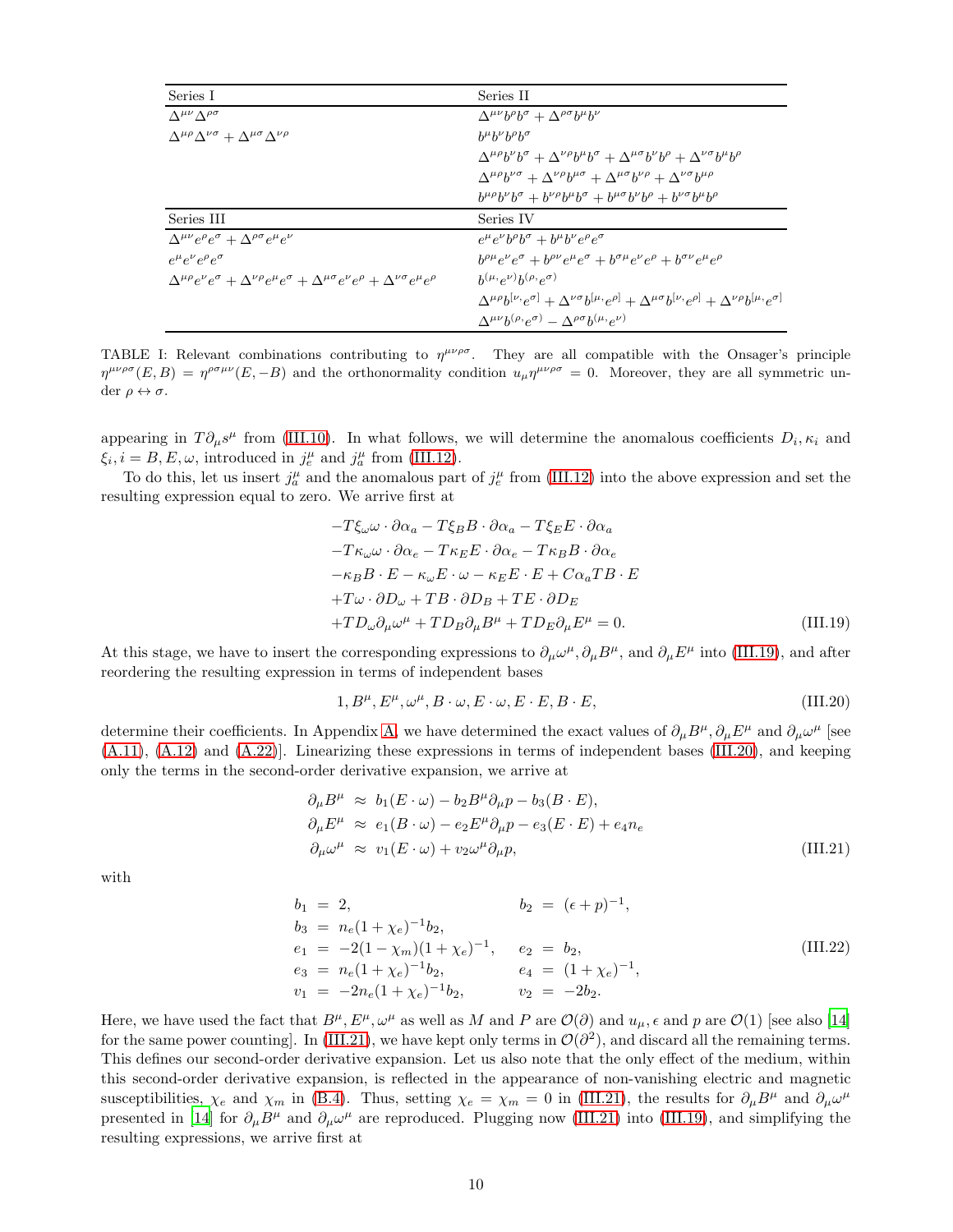$$
0 = +TB^{\mu}[\partial_{\mu}D_{B} - b_{2}D_{B}\partial_{\mu}p - \kappa_{B}\partial_{\mu}\alpha_{e} - \xi_{B}\partial_{\mu}\alpha_{a}] + TE^{\mu}[\partial_{\mu}D_{E} - e_{2}D_{E}\partial_{\mu}p - \kappa_{E}\partial_{\mu}\alpha_{e} - \xi_{E}\partial_{\mu}\alpha_{a}]
$$
  
+ $T\omega^{\mu}[\partial_{\mu}D_{\omega} + v_{2}D_{\omega}\partial_{\mu}p - \kappa_{\omega}\partial_{\mu}\alpha_{e} - \xi_{\omega}\partial_{\mu}\alpha_{a}] + T(B \cdot E) \left( -b_{3}D_{B} - \frac{\kappa_{B}}{T} + C\alpha_{a} \right)$   
+ $T(B \cdot \omega)e_{1}D_{E} + T(E \cdot \omega) \left( v_{1}D_{\omega} + b_{1}D_{B} - \frac{\kappa_{\omega}}{T} \right) - T(E \cdot E) \left( e_{3}D_{E} + \frac{\kappa_{E}}{T} \right) + Te_{4}n_{e}D_{E}.$  (III.23)

Using then the fact that the bases [\(III.20\)](#page-9-2) are linear independent, the expressions in front of them can be set independently equal to zero. We arrive immediately at  $D_E = \kappa_E = \xi_E = 0$ , as expected from the symmetry reasons. We conclude that the coefficients proportional to  $E^{\mu}$  in  $s^{\mu}, j^{\mu}_e$  and  $j^{\mu}_a$  do not receive any contribution from anomaly. All the other anomalous transport coefficients satisfy the following algebro-differential equations:

<span id="page-10-1"></span>
$$
\partial_{\mu}D_{B} - \frac{D_{B}\partial_{\mu}p}{(\epsilon+p)} - \kappa_{B}\partial_{\mu}\alpha_{e} - \xi_{B}\partial_{\mu}\alpha_{a} = 0,
$$
  
\n
$$
\partial_{\mu}D_{\omega} - \frac{2D_{\omega}\partial_{\mu}p}{(\epsilon+p)} - \kappa_{\omega}\partial_{\mu}\alpha_{e} - \xi_{\omega}\partial_{\mu}\alpha_{a} = 0,
$$
  
\n
$$
\frac{n_{e}}{(1+\chi_{e})}\frac{D_{B}}{(\epsilon+p)} + \frac{\kappa_{B}}{T} - C\alpha_{a} = 0,
$$
  
\n
$$
\frac{2n_{e}}{(1+\chi_{e})}\frac{D_{\omega}}{(\epsilon+p)} - 2D_{B} + \frac{\kappa_{\omega}}{T} = 0.
$$
\n(III.24)

Let us reiterate at this stage that to derive the above algebro-differential equations a number of constraints as  $e_{\mu}b^{\mu\nu} = 0$  from [\(II.8\)](#page-2-4) as well as  $e_{\mu}\partial_{\mu}b^{\mu\nu} = 0$ ,  $\partial_{\mu}\chi_e = 0$  and  $\chi_e \neq 1$  are made. These kinds of constraints, especially those related to [\(II.8\)](#page-2-4), are used to derive the thermodynamical equations in Sec. [II.](#page-1-0) The latter are then used in [A](#page-14-0)ppendix A to derive general expressions for  $\partial_{\mu}B^{\mu}, \partial_{\mu}E^{\mu}$  and  $\partial_{\mu}\omega^{\mu}$  in [\(A.11\)](#page-15-2), [\(A.12\)](#page-15-3) and [\(A.22\)](#page-16-1), respectively. Approximating these relations in an appropriate way (see above) leads to  $D_E = \xi_E = \kappa_E = 0$ as well as to [\(III.24\)](#page-10-1), whose solutions yield anomalous transport coefficients  $D_k, \xi_k, \kappa_k$  with  $k = B, \omega$ . This describes the role played by these constraints to determine these anomalous transport coefficients in this paper. In a medium with vanishing  $\chi_e$ , the above equations [\(III.24\)](#page-10-1) reduce to the equations appearing in [\[15\]](#page-18-11),

<span id="page-10-2"></span>
$$
\partial_{\mu}D_{B} - \frac{D_{B}\partial_{\mu}p}{(\epsilon+p)} - \kappa_{B}\partial_{\mu}\alpha_{e} - \xi_{B}\partial_{\mu}\alpha_{a} = 0,
$$
  
\n
$$
\partial_{\mu}D_{\omega} - \frac{2D_{\omega}\partial_{\mu}p}{(\epsilon+p)} - \kappa_{\omega}\partial_{\mu}\alpha_{e} - \xi_{\omega}\partial_{\mu}\alpha_{a} = 0,
$$
  
\n
$$
\frac{n_{e}D_{B}}{(\epsilon+p)} + \frac{\kappa_{B}}{T} - C\alpha_{a} = 0,
$$
  
\n
$$
\frac{2n_{e}D_{\omega}}{(\epsilon+p)} - 2D_{B} + \frac{\kappa_{\omega}}{T} = 0.
$$
\n(III.25)

A comparison between [\(III.24\)](#page-10-1) and [\(III.25\)](#page-10-2) shows that, within this second-order approximation, only the algebraic equation receives contribution from  $\chi_e$ , the electric susceptibility of the medium. The magnetic susceptibility,  $\chi_m$ , plays thus no role in modifying the anomalous transport coefficients in this approximation. In what follows, we first consider the algebro-differential equations [\(III.25\)](#page-10-2), and solve them to determine  $D_k$ ,  $\xi_k$ ,  $\kappa_k$  for  $k = B, \omega$  in terms of thermodynamical quantities  $\epsilon, p, \alpha_e$  and  $\alpha_a$ . We then present the solutions of [\(III.24\)](#page-10-1) in an electrically polarized hot and dense medium in the presence of an external magnetic field.

### <span id="page-10-0"></span>1. Anomalous transport coefficients in a medium with vanishing  $\chi_e$  and  $\chi_m$

To solve [\(III.25\)](#page-10-2), we use the same method as in [\[14](#page-18-10), [15\]](#page-18-11). Introducing  $\alpha_i = \frac{\mu_i}{T}$ ,  $i = a, e$  and replacing  $d\mu_i =$  $Td\alpha_i+\alpha_i dT$  in the Gibbs-Duhem equation  $dp = sdT + \sum_{i=\{e,a\}} n_i d\mu_i$ , arising from  $\epsilon+p = Ts + \sum_{i=\{e,a\}} n_i \mu_i$ and

$$
d\epsilon = Tds + \sum_{i=\{e,a\}} \mu_i dn_i,
$$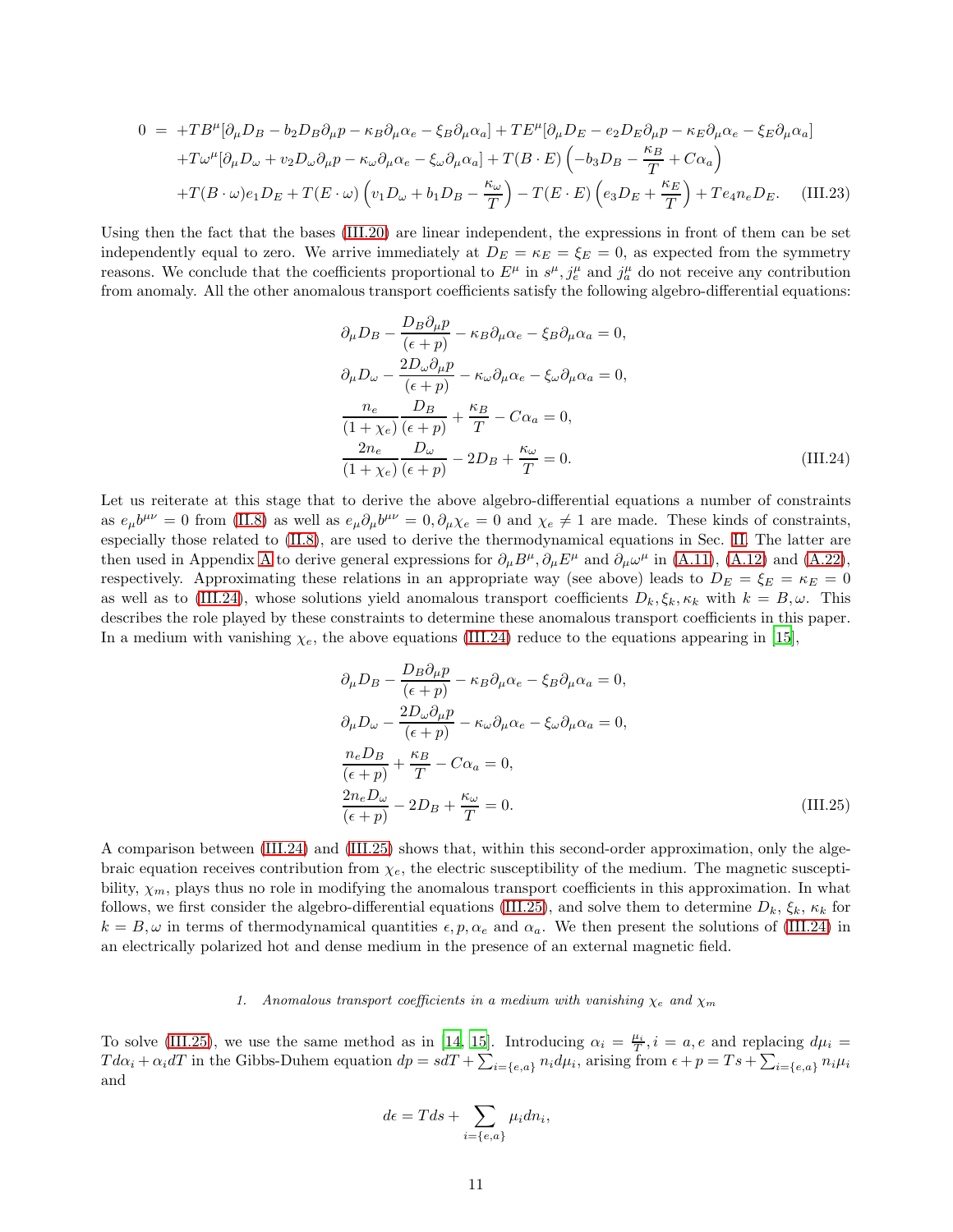we arrive at

<span id="page-11-0"></span>
$$
\partial_{\mu}p = \frac{\epsilon + p}{T}\partial_{\mu}T + n_eT\partial_{\mu}\alpha_e + n_aT\partial_{\mu}\alpha_a.
$$
 (III.26)

We therefore have,

<span id="page-11-4"></span>
$$
\left(\frac{dp}{dT}\right)_{\alpha_e, \alpha_a} = \sum_{i=\{e, a\}} (s + n_i \alpha_i) = \frac{\epsilon + p}{T},
$$
\n
$$
\left(\frac{dp}{d\alpha_e}\right)_{\alpha_a, T} = n_e T, \qquad \left(\frac{dp}{d\alpha_a}\right)_{\alpha_e, T} = n_a T.
$$
\n(III.27)

Plugging at this stage,

$$
\partial_{\mu}D_{k} = \left(\frac{\partial D_{k}}{\partial T}\right)\partial_{\mu}T + \left(\frac{\partial D_{k}}{\partial \alpha_{e}}\right)\partial_{\mu}\alpha_{e} + \left(\frac{\partial D_{k}}{\partial \alpha_{a}}\right)\partial_{\mu}\alpha_{a},\tag{III.28}
$$

for  $k = B, \omega$  and  $\partial_{\mu} p$  from [\(III.26\)](#page-11-0) into the first two differential equations in [\(III.25\)](#page-10-2), we obtain

<span id="page-11-1"></span>
$$
\frac{\partial D_B}{\partial T} = \frac{D_B}{T},
$$
\n
$$
\frac{\partial D_B}{\partial \alpha_e} = \frac{n_e D_B T}{\epsilon + p} + \kappa_B,
$$
\n
$$
\frac{\partial D_B}{\partial \alpha_a} = \frac{n_a D_B T}{\epsilon + p} + \xi_B,
$$
\n(III.29)

as well as

<span id="page-11-2"></span>
$$
\begin{aligned}\n\frac{\partial D_{\omega}}{\partial T} &= \frac{2D_{\omega}}{T},\\ \n\frac{\partial D_{\omega}}{\partial \alpha_e} &= \frac{2n_e D_{\omega} T}{\epsilon + p} + \kappa_{\omega},\\ \n\frac{\partial D_{\omega}}{\partial \alpha_a} &= \frac{2n_a D_{\omega} T}{\epsilon + p} + \xi_{\omega}.\n\end{aligned} \tag{III.30}
$$

Combining the last two algebraic relations in [\(III.25\)](#page-10-2) with the differential equations from [\(III.29\)](#page-11-1) and [\(III.30\)](#page-11-2), we obtain

<span id="page-11-3"></span>
$$
D_B = T[C\alpha_e\alpha_a + \gamma_B(\alpha_a)], \quad D_{\omega} = T^2[C\alpha_e^2\alpha_a + 2\alpha_e\gamma_B(\alpha_a) + \gamma_{\omega}(\alpha_a)], \tag{III.31}
$$

where  $\gamma_k(\alpha_a), k = B, \omega$  are constants of integration [\[15\]](#page-18-11). To arrive at [\(III.31\)](#page-11-3), the identities [\(III.27\)](#page-11-4) have been used. Plugging  $D_B$  and  $D_{\omega}$  from [\(III.31\)](#page-11-3) into [\(III.29\)](#page-11-1) and [\(III.30\)](#page-11-2), we arrive at

<span id="page-11-5"></span>
$$
\kappa_B = C\mu_a \left( 1 - \frac{n_e \mu_e}{\epsilon + p} \right) - \frac{n_e T^2 \gamma_B}{\epsilon + p},
$$
\n
$$
\xi_B = C\mu_e \left( 1 - \frac{n_a \mu_a}{\epsilon + p} \right) + T \left( \frac{\partial \gamma_B}{\partial \alpha_a} - \frac{n_a T \gamma_B}{\epsilon + p} \right),
$$
\n
$$
\kappa_\omega = 2C\mu_e \mu_a \left( 1 - \frac{n_e \mu_e}{\epsilon + p} \right) + 2T^2 \left[ \left( 1 - \frac{2n_e \mu_e}{\epsilon + p} \right) \gamma_B - \frac{n_e T \gamma_\omega}{\epsilon + p} \right],
$$
\n
$$
\xi_\omega = C\mu_e^2 \left( 1 - \frac{2n_a \mu_a}{\epsilon + p} \right) + 2\mu_e T \left( \frac{\partial \gamma_B}{\partial \alpha_a} - \frac{2n_a T \gamma_B}{\epsilon + p} \right) + T^2 \left( \frac{\partial \gamma_\omega}{\partial \alpha_a} - \frac{2n_a T \gamma_\omega}{\epsilon + p} \right),
$$
\n(III.32)

which are consistent with the results presented in [\[14\]](#page-18-10), provided the integration constants  $\gamma_i$ ,  $i = 1, 2$  are set to be zero (see below). Here,  $C = \frac{e^2}{4\pi^2}$  is the coefficient of the axial anomaly from [\(II.29\)](#page-5-2). Let us reiterate that the first term in  $\kappa_B$  is the same coefficient of chiral magnetic effect, arising originally in [\[1,](#page-18-0) [8\]](#page-18-6). Moreover,  $\kappa_\omega$  is the coefficient for chiral vortical effect [\[11](#page-18-9)[–14\]](#page-18-10), and  $\xi_B$  as well as  $\xi_\omega$ , the coefficients of chiral vortical as well as chiral vortical separation effects, appeared first in [\[9](#page-18-7), [10\]](#page-18-8) as well as in [\[5\]](#page-18-3).<sup>7</sup>

<sup>&</sup>lt;sup>7</sup> In [\[14\]](#page-18-10), no difference between  $\mu_e$  and  $\mu_a$  is made. Here, the transport coefficients corresponding to  $B^{\mu}$  and  $\omega^{\mu}$  are called  $\xi$  and ξω.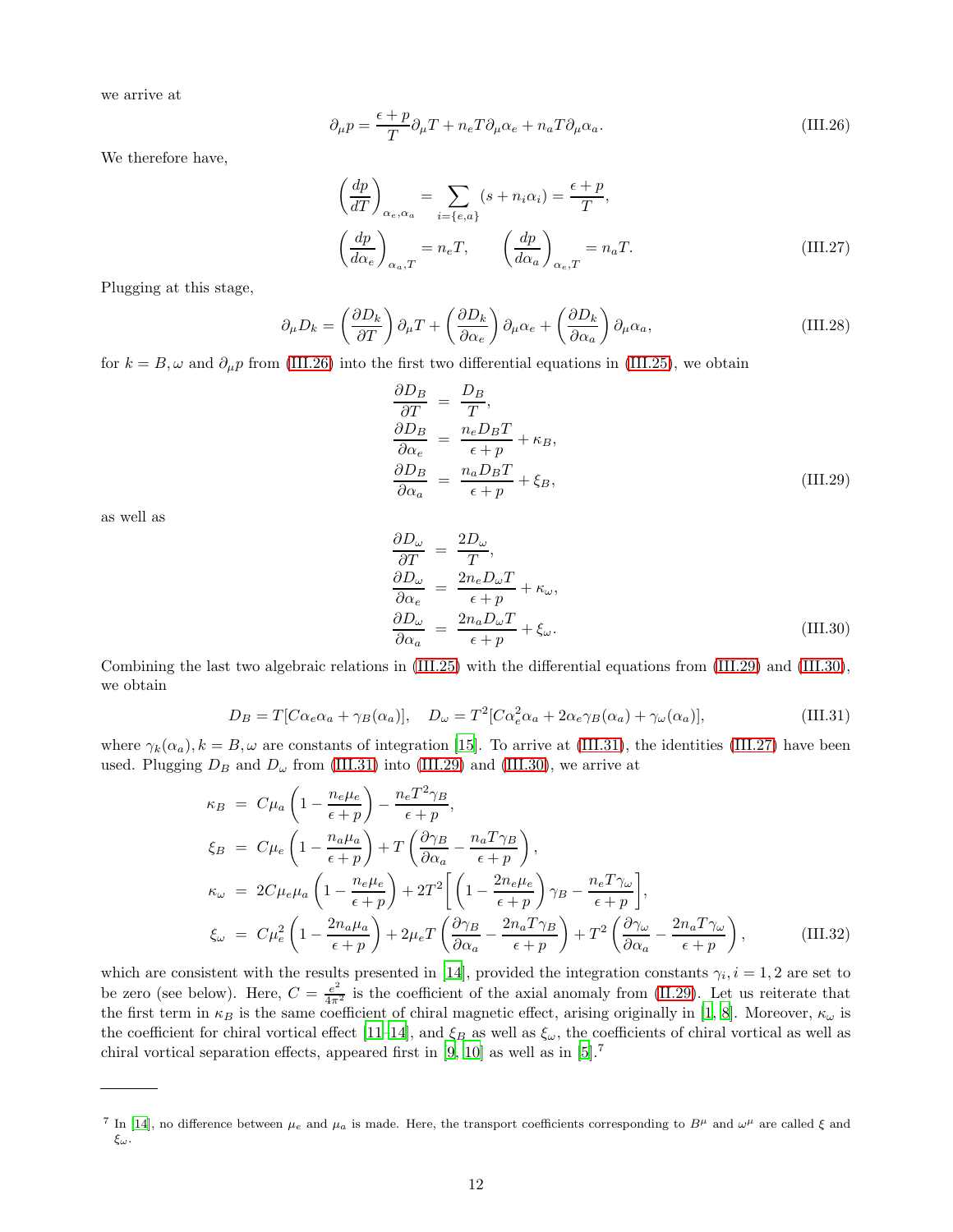Let us also note that the contributions from gravitational anomaly to anomalous transport coefficients are not considered in the present work. These kinds of corrections are computed in [\[21,](#page-18-17) [22\]](#page-18-18) using an appropriate Kubo formalism (see also [\[25](#page-18-21)] for a kinetic theory approach). They are shown to appear as additional  $T^2$  dependent terms in  $\kappa_k, \xi_k, k = B, \omega$ . These terms can also be interpreted as contributions from the aforementioned integration constants  $\gamma_B$  and  $\gamma_\omega$  [\[26\]](#page-18-22). Their determination turns out to be strongly frame dependent [\[27,](#page-19-0) [28](#page-19-1)] (see also [\[29](#page-19-2)] for a recent review). In what follows, we will determine  $D_k, \xi_k, \kappa_k$  with  $k = B, \omega$  for the case of non-vanishing  $\chi_e$ . Requiring that these results lead to the corresponding expressions for  $\chi_e = 0$ , new constants of integrations will be brought in connection with  $\gamma_B$  and  $\gamma_\omega$ . The contributions from gravitational anomaly will not be considered in this framework, as in the case of  $\chi_e = 0$ .

# <span id="page-12-0"></span>2. Anomalous transport coefficients in a medium with non-vanishing  $\chi_e$  and  $\chi_m$

In this section, we will use the method introduced in the previous part to solve the differential equations [\(III.24\)](#page-10-1) for a system with non-vanishing  $\chi_e$ . To do this, we first use the Gibbs-Duhem relation [\(II.23\)](#page-4-4), or equivalently

<span id="page-12-2"></span>
$$
\partial_{\mu}p = \frac{(\epsilon + p)}{T}\partial_{\mu}T + n_{e}T\partial_{\mu}\alpha_{e} + n_{a}T\partial_{\mu}\alpha_{a} + M\partial_{\mu}B + E\partial_{\mu}P, \tag{III.33}
$$

as well as

$$
\partial_{\mu}D_{k} = \left(\frac{\partial D_{k}}{\partial T}\right)\partial_{\mu}T + \left(\frac{\partial D_{k}}{\partial \alpha_{e}}\right)\partial_{\mu}\alpha_{e} + \left(\frac{\partial D_{k}}{\partial \alpha_{a}}\right)\partial_{\mu}\alpha_{a} + \left(\frac{\partial D_{k}}{\partial B}\right)\partial_{\mu}B + \left(\frac{\partial D_{k}}{\partial P}\right)\partial_{\mu}P, \tag{III.34}
$$

with  $k = B, \omega$ , and then rewrite the differential equations appearing in [\(III.24\)](#page-10-1). We arrive again at [\(III.29\)](#page-11-1) and [\(III.30\)](#page-11-2) as well as at  $\frac{\partial D_k}{\partial B} = \frac{\partial D_k}{\partial P} = \mathcal{O}(\partial^3)$  for  $k = B, \omega$ . To solve these sets of equations together with the two algebraic equations in [\(III.24\)](#page-10-1), let us start with the second equation in [\(III.29\)](#page-11-1). Replacing  $\kappa_B = C\alpha_a T - \frac{n_e}{(1+\chi_e)} \frac{D_B T}{(\epsilon+p)}$  from the first algebraic equation in [\(III.24\)](#page-10-1), and defining a new variable  $w \equiv \epsilon+p$ , we obtain for constant  $\alpha_a$  and T,

<span id="page-12-1"></span>
$$
\frac{\partial D_B}{\partial \alpha_e} - \frac{\chi_e}{(1 + \chi_e)} \frac{\partial w}{\partial \alpha_e} \frac{D_B}{w} - C\alpha_a T = 0.
$$
 (III.35)

To arrive at [\(III.35\)](#page-12-1), we have used  $\frac{\partial p}{\partial \alpha_e} = n_e T$  from [\(III.33\)](#page-12-2). For constant electric susceptibility,  $\chi_e$ , the solution of [\(III.35\)](#page-12-1) reads

<span id="page-12-3"></span>
$$
D_B = w^{\frac{\chi_e}{1+\chi_e}} \left( A + C\alpha_a T \int d\alpha_e w^{-\frac{\chi_e}{1+\chi_e}} \right). \tag{III.36}
$$

The integration constant  $A = A(\alpha_a, T, \chi_e)$  is fixed by requiring that  $D_B$  from [\(III.36\)](#page-12-3) satisfies the first equation of [\(III.29\)](#page-11-1). We arrive at

<span id="page-12-4"></span>
$$
D_B = w^{\frac{\chi_e}{1+\chi_e}} \left( T^{\frac{1}{1+\chi_e}} \bar{\gamma}_B + C \alpha_a T \int d\alpha_e w^{-\frac{\chi_e}{1+\chi_e}} \right),\tag{III.37}
$$

where  $\bar{\gamma}_B(\alpha_a, \chi_e)$  is a constant of integration. Requiring further that  $D_B$  from [\(III.37\)](#page-12-4) for  $\chi_e = 0$  is given by  $D_B$  from [\(III.31\)](#page-11-3), we obtain  $\bar{\gamma}_B(\alpha_a, \chi_e = 0) = \gamma_B(\alpha_a)$ , with  $\gamma_B$  the integration constant arising in  $D_B$  from [\(III.31\)](#page-11-3). To arrive at [\(III.37\)](#page-12-4), we have used

$$
T\frac{\partial}{\partial T}w^{\pm \frac{n\chi_e}{1+\chi_e}} = \pm \frac{n\chi_e}{1+\chi_e}w^{\pm \frac{n\chi_e}{1+\chi_e}},\tag{III.38}
$$

with  $n = 1$ , which arises from  $\frac{\partial p}{\partial T} = \frac{w}{T}$  from [\(III.33\)](#page-12-2). Plugging  $D_B$  from [\(III.37\)](#page-12-4) into the first algebraic equation of [\(III.24\)](#page-10-1), we arrive at

$$
\kappa_B = CT\alpha_a \left( 1 - \frac{n_e T}{1 + \chi_e} w^{-\frac{1}{1 + \chi_e}} \int d\alpha_e w^{-\frac{\chi_e}{1 + \chi_e}} \right) - \frac{n_e \bar{\gamma}_B}{(1 + \chi_e)} T^{\frac{2 + \chi_e}{1 + \chi_e}} w^{-\frac{1}{1 + \chi_e}}, \tag{III.39}
$$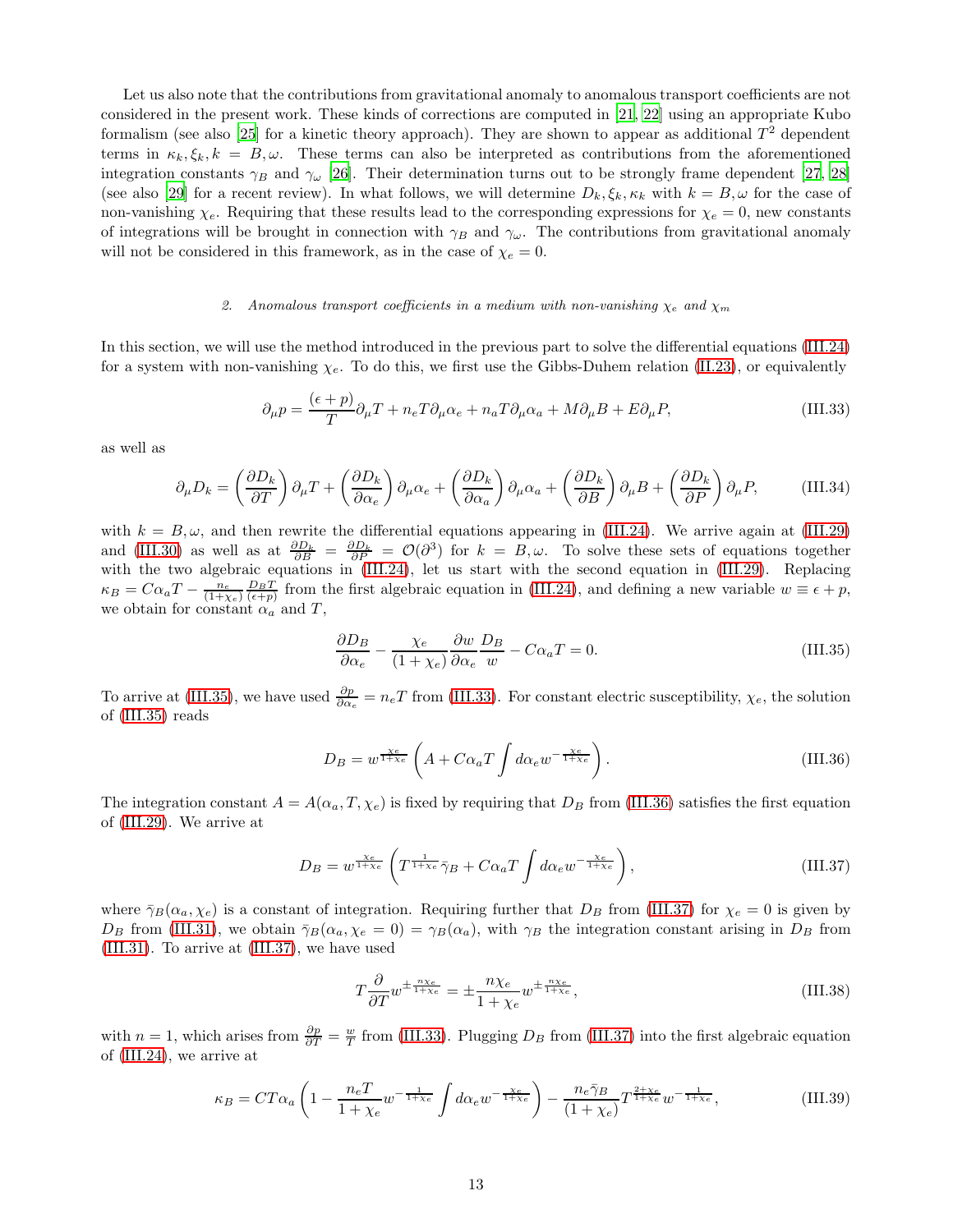which reduces to  $\kappa_B$  from [\(III.32\)](#page-11-5) for  $\chi_e = 0$ , provided  $\bar{\gamma}_B(\alpha_a, \chi_e = 0) = \gamma_B(\alpha_a)$  from [\(III.31\)](#page-11-3). Differentiating  $D_B$  from [\(III.37\)](#page-12-4) with respect to  $\alpha_a$  leads, according to [\(III.29\)](#page-11-1), to

<span id="page-13-1"></span>
$$
\xi_B = CT \left( 1 - \frac{1}{(1 + \chi_e)} \frac{n_a \alpha_a T}{w} \right) w^{\frac{\chi_e}{1 + \chi_e}} \int d\alpha_e w^{-\frac{\chi_e}{1 + \chi_e}} - \frac{C n_a \alpha_a T^2 \chi_e}{1 + \chi_e} w^{\frac{\chi_e}{1 + \chi_e}} \int d\alpha_e w^{-\frac{(1 + 2\chi_e)}{1 + \chi_e}} + T^{\frac{1}{1 + \chi_e}} w^{\frac{\chi_e}{1 + \chi_e}} \left( \frac{\partial \bar{\gamma}_B}{\partial \alpha_a} - \frac{1}{1 + \chi_e} \frac{n_a T \bar{\gamma}_B}{w} \right).
$$
\n(III.40)

Here,  $\frac{\partial p}{\partial \alpha_a} = n_a T$  from [\(III.33\)](#page-12-2) is used. For  $\chi_e = 0$ ,  $\xi_B$  from [\(III.40\)](#page-13-1) leads, as expected, to  $\xi_B$  from [\(III.32\)](#page-11-5), if  $\bar{\gamma}_B|_{\chi_e=0} = \gamma_B \text{ and } \frac{\partial \bar{\gamma}_B}{\partial \alpha_a}|_{\chi_e=0} = \frac{\partial \gamma_B}{\partial \alpha_a}.$ 

Plugging at this stage  $\kappa_{\omega} = 2D_B T - \frac{2n_e T D_{\omega}}{w(1 + \chi_e)}$  from the second algebraic equation of [\(III.24\)](#page-10-1) into the r.h.s. of the second differential equation of [\(III.30\)](#page-11-2), and using  $\frac{\partial p}{\partial \alpha_e} = n_e T$  from [\(III.33\)](#page-12-2), we arrive at the differential equation

$$
\frac{\partial D_{\omega}}{\partial \alpha_e} - \frac{2\chi_e}{(1+\chi_e)} \frac{\partial w}{\partial \alpha_e} \frac{D_{\omega}}{w} - 2TD_B = 0,
$$
\n(III.41)

whose solution for constant  $\chi_e$  reads

<span id="page-13-2"></span>
$$
D_{\omega} = w^{\frac{2\chi_e}{1+\chi_e}} \left( T^{\frac{2}{1+\chi_e}} \bar{\gamma}_{\omega} + 2T \int d\alpha_e D_B(\alpha_e, \alpha_a, T, \chi_e) w^{-\frac{2\chi_e}{1+\chi_e}} \right), \tag{III.42}
$$

with  $D_B$  from [\(III.37\)](#page-12-4). As in the previous case, the integration constant is chosen so that  $D_{\omega}$  from [\(III.42\)](#page-13-2) satisfies the first differential equation in [\(III.29\)](#page-11-1). Moreover, for  $\chi_e = 0$ ,  $D_\omega$  from [\(III.42\)](#page-13-2) is given by  $D_\omega$  from [\(III.31\)](#page-11-3) provided  $\bar{\gamma}_{\omega}|_{\chi_e=0}=\gamma_{\omega}$ . To determine  $\kappa_{\omega}$ , we use the second algebraic equation in [\(III.24\)](#page-10-1), and arrive at

$$
\kappa_{\omega} = 2D_B T - \frac{2n_e T}{(1 + \chi_e)} \frac{D_{\omega}}{w},\tag{III.43}
$$

with  $D_B$  from [\(III.37\)](#page-12-4) and  $D_{\omega}$  from [\(III.42\)](#page-13-2). Setting  $\chi_e = 0$ , and using  $D_B(\chi_e = 0)$  and  $D_{\omega}(\chi_e = 0)$  from [\(III.31\)](#page-11-3), we immediately arrive at  $\kappa_{\omega}$  from [\(III.32\)](#page-11-5). Finally, differentiating  $D_{\omega}$  from [\(III.42\)](#page-13-2) with respect to  $\alpha_a$ , and using the last equation of [\(III.29\)](#page-11-1), we arrive at

<span id="page-13-3"></span>
$$
\xi_{\omega} = \frac{2n_a T^2 (1 - \chi_e)}{1 + \chi_e} w^{\frac{2\chi_e}{1 + \chi_e}} \int d\alpha_e D_B w^{-\frac{(1 + 3\chi_e)}{1 + \chi_e}} - \frac{2n_a T}{(1 + \chi_e)} \frac{D_{\omega}}{w} + 2T w^{\frac{2\chi_e}{1 + \chi_e}} \int d\alpha_e \xi_B w^{-\frac{2\chi_e}{1 + \chi_e}} + w^{\frac{2\chi_e}{1 + \chi_e}} T^{\frac{2}{1 + \chi_e}} \frac{\partial \bar{\gamma}_{\omega}}{\partial \alpha_a},
$$
\n(III.44)

where  $D_B, \xi_B$  and  $D_\omega$  are given in [\(III.37\)](#page-12-4), [\(III.40\)](#page-13-1) and [\(III.42\)](#page-13-2), respectively. Assuming  $\frac{\partial \tilde{\gamma}_\omega}{\partial \alpha_a} |_{\chi_e=0} = \frac{\partial \gamma_\omega}{\partial \alpha_a}$ ,  $\xi_\omega$ from [\(III.44\)](#page-13-3) reduces to  $\xi_{\omega}$  from [\(III.32\)](#page-11-5), as expected.<sup>8</sup>

# <span id="page-13-0"></span>IV. CONCLUDING REMARKS

The anomaly induced effects on magnetized chiral fluids have attracted much attention in recent years. They are all characterized by non-dissipative vector and axial vector currents, which are proportional to either the background magnetic field or the vorticity of the medium. The proportionality factors, whose values are dictated by axial anomaly, represent non-dissipative transport coefficients. They arise naturally within relativistic hydrodynamics, as shown originally by Son and Surowka in [\[14](#page-18-10)]. In this paper, we have extended the method previously used in [\[19,](#page-18-15) [20\]](#page-18-16) to the case of non-vanishing electric field. In addition, an anomalous current has been considered, which includes anomalous transport coefficients as in [\[14,](#page-18-10) [15\]](#page-18-11). This brings our derivation in

<sup>&</sup>lt;sup>8</sup> Let us emphasize that the integrations over  $\alpha_e$  in the analytical expressions for the anomalous coefficients  $D_k, \xi_k, \kappa_k$  wih  $k = B, \omega$ [\(III.37\)](#page-12-4)-[\(III.44\)](#page-13-3) are indefinite.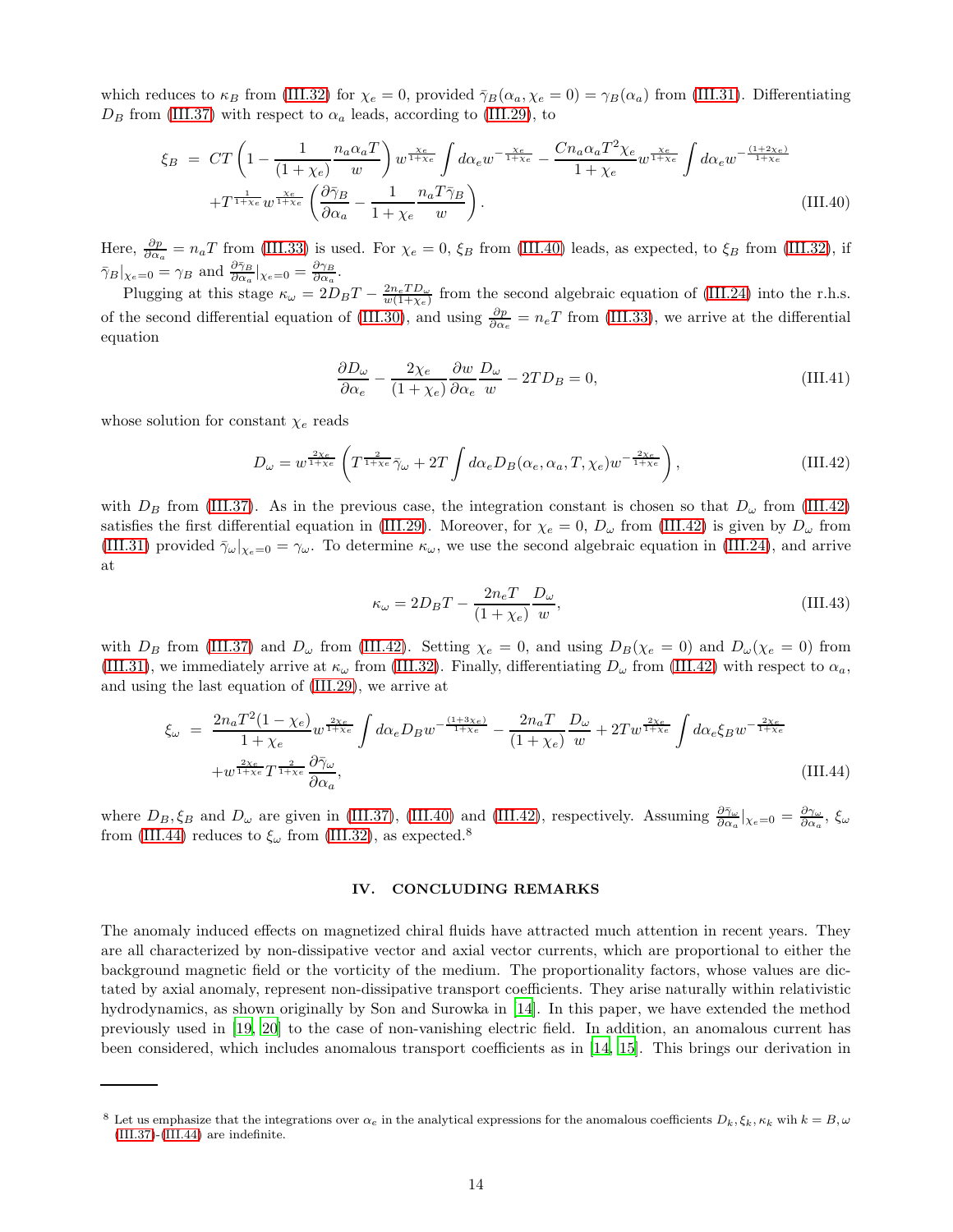connection with quantum anomalies. In this way, the work of Son and Surowka is generalized to the case of an electromagnetized chiral fluid, which linearly responses to the external electromagnetic field through finite magnetization and electric polarization. We have shown that, within certain approximation, the anomalous transport coefficients are, in particular, given in terms of the electric susceptibility of the medium. Other ingredients are the energy density and thermodynamic pressure of the medium as well as electric and axial charge densities. They are all functions of the temperature T, finite electric and axial chemical potential,  $\mu_e$  and  $\mu_a$ of the fluid, as well as external electric and magnetic fields,  $E$  and  $B$  acting on the fluid. As a by product, we have also determined the complete set of dissipative transport coefficients arising in the dissipative part of the electric current as well as the viscous stress tensor. This completes the set of coefficients previously obtained in [\[19,](#page-18-15) [20\]](#page-18-16), where the dissipative coefficients arising from the external electric field were neglected.

This work can be extended in many ways. One possibility is to assume a certain thermodynamic potential for a chiral QCD-like effective model in the presence of parallel electric and magnetic fields. Using standard thermodynamical relations, it is then possible to explicitly determine the energy density, pressure and electric susceptibility of this model in terms of a given set of thermodynamical parameters  $T, \mu_e, \mu_a, E$  and B. The non-dissipative anomalous transport coefficients, which are presented in this works by certain integration over  $\alpha_e = \frac{\mu_e}{T}$ , can then be determined by numerically performing these integrals for a given set of  $T, \mu_e, \mu_a, E$  and B. It would be interesting to explore, for instance, the dependence of the anomalous transport coefficients on this set of parameters, especially when the chiral model exhibits a chiral phase transition. The behavior of the anomalous transport coefficients in the vicinity of chiral critical point might be interesting for the physics of quark matter under extreme conditions, and may have phenomenological consequences in HIC experiments. We will postpone these kinds of studies to our future works.

## V. ACKNOWLEDGMENTS

N.S. thanks D. H. Rischke and A. Sedrakian for useful discussions, and S. Zeynizadeh for collaboration during the early stages of this work. Both authors thank N. Abbasi for useful discussion on gravitational anomaly.

# <span id="page-14-0"></span>Appendix A: Determination of  $\partial_{\mu}B^{\mu}$ ,  $\partial_{\mu}E^{\mu}$  and  $\partial_{\mu}\omega^{\mu}$

# 1. Determination of  $\partial_{\mu}B^{\mu}$  and  $\partial_{\mu}E^{\mu}$

Let us consider the fluid energy-momentum tensor from [\(II.19\)](#page-4-0). Using the definitions of  $\epsilon', p_{\perp}$  and  $p_{\parallel}$ , it can equivalently be given as

$$
T_{F(0)}^{\mu\nu} = \epsilon u^{\mu} u^{\nu} - p\Delta^{\mu\nu} + E P(u^{\mu} u^{\nu} - e^{\mu} e^{\nu}) + M B \Xi_B^{\mu\nu}, \tag{A.1}
$$

where  $\Xi_B^{\mu\nu} = \Delta^{\mu\nu} + b^{\mu}b^{\nu}$  and  $\Delta^{\mu\nu} = g^{\mu\nu} - u^{\mu}u^{\nu}$ . To determine  $\partial_{\mu}B^{\mu}$  and  $\partial_{\mu}E^{\mu}$ , let us consider the combination

$$
\Delta_{\rho\nu}\partial_{\mu}T_{(0)}^{\mu\nu} = \Delta_{\rho\nu}\partial_{\mu}T_{F(0)}^{\mu\nu} + \Delta_{\rho\nu}\partial_{\mu}T_{EM}^{\mu\nu} = 0.
$$

Using the relations [\(II.11\)](#page-3-1)-[\(II.18\)](#page-3-5) as well as the properties [\(II.8\)](#page-2-4) and  $u_{\mu}e^{\mu} = u_{\mu}b^{\mu} = 0$ , we arrive first at

$$
\Delta_{\rho\nu}\partial_{\mu}T_{F(0)}^{\mu\nu} = (\epsilon' + p_{\perp})\mathcal{D}u_{\rho} - \nabla_{\rho}p_{\perp} - \partial_{\mu}(EPe^{\mu}e_{\rho} - BMb^{\mu}b_{\rho}) + u_{\rho}(PDE - MDB) + u_{\rho}\theta(EP - BM),
$$
 (A.2) and

$$
\Delta_{\rho\nu}\partial_{\mu}T_{EM}^{\mu\nu} = -n_e E_{\rho} + F_{\mu\rho}\partial_{\sigma}M^{\sigma\mu},\tag{A.3}
$$

where  $\nabla_{\mu} = \Delta_{\mu\nu} \partial^{\nu}$ ,  $\theta = \partial_{\mu} u^{\mu}$  and  $E^{\mu} = F^{\mu\nu} u_{\nu}$ . Combining then these two relations, we get

<span id="page-14-1"></span>
$$
(\epsilon' + p_{\perp})Du_{\rho} - \nabla_{\rho}p_{\perp} - \partial_{\mu}(EPe^{\mu}e_{\rho} - BMb^{\mu}b_{\rho}) + u_{\rho}(PDE - MDB) + u_{\rho}\theta(EP - BM) - E_{\rho}n_{e}
$$
  
+ $F_{\mu\rho}\partial_{\sigma}M^{\sigma\mu} = 0.$  (A.4)

Multiplying at this stage [\(A.4\)](#page-14-1) with  $B^{\rho}$ , and using the definition of  $F^{\mu\rho}$  from [\(II.5\)](#page-2-1), we obtain

$$
(\epsilon' + p_{\perp})(B \cdot \mathcal{D}u) - B^{\rho}\partial_{\rho}p_{\perp} - B^{\rho}\partial_{\mu}(E P e^{\mu} e_{\rho} - B M b^{\mu} b_{\rho}) - n_e(E \cdot B) - (E \cdot B)u_{\rho}\partial_{\mu}M^{\mu\rho} = 0.
$$
 (A.5)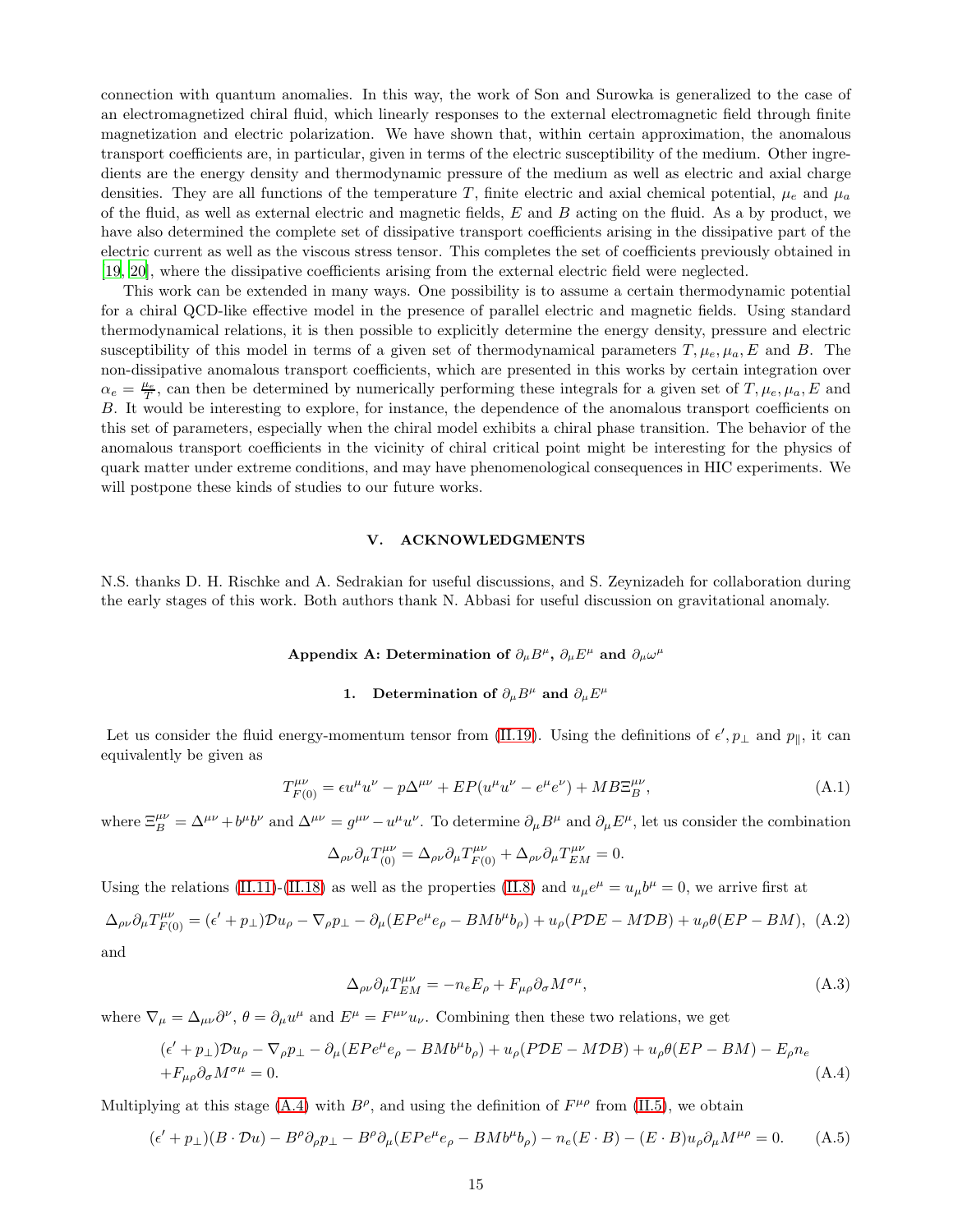Plugging  $B \cdot \mathcal{D}u = -u \cdot \mathcal{D}B$  from [\(II.14\)](#page-3-3) into this relation, and using the following two relations

<span id="page-15-1"></span>
$$
E \cdot \mathcal{D}u = -\frac{2(1 - \chi_m)}{(1 + \chi_e)} (B \cdot \omega) + \frac{n_e - E^{\mu} \partial_{\mu} \chi_e}{(1 + \chi_e)} - \partial_{\mu} E^{\mu}, \tag{A.6}
$$

and

<span id="page-15-4"></span>
$$
u_{\rho}\partial_{\mu}M^{\mu\rho} = \frac{2(\chi_e + \chi_m)(B \cdot \omega)}{(1 + \chi_e)} - \frac{(E^{\mu}\partial_{\mu}\chi_e + n_e\chi_e)}{(1 + \chi_e)},
$$
(A.7)

we arrive after some straightforward computations at

<span id="page-15-5"></span>
$$
\partial_{\mu}B^{\mu} + \frac{\chi_{e}(E \cdot B)}{\epsilon' + p} \partial_{\mu}E^{\mu} = \frac{(\epsilon' + p_{\perp})}{(\epsilon' + p)} \bigg\{ 2(E \cdot \omega) - \frac{B^{\rho}}{(\epsilon' + p_{\perp})} \left( \partial_{\rho}p_{\perp} + \frac{n_{e}E_{\rho}}{(1 + \chi_{e})} + B\partial_{\rho}M \right. \\ \left. + E^{\mu}\partial_{\mu}(\chi_{e}E_{\rho}) + \frac{2E_{\rho}(\chi_{e} + \chi_{m})(B \cdot \omega)}{(1 + \chi_{e})} - \frac{E_{\rho}E^{\mu}\partial_{\mu}\chi_{e}}{(1 + \chi_{e})} \right) \bigg\}.
$$
(A.8)

Multiplying at this stage  $(A.4)$  with  $E^{\rho}$ , we arrive first at

$$
(\epsilon' + p_{\perp})(E \cdot \mathcal{D}u) - E^{\rho}\partial_{\rho}p_{\perp} - E^{\rho}\partial_{\mu}(E P e^{\mu} e_{\rho} - B M b^{\mu} b_{\rho}) - n_e(E \cdot E) - (E \cdot E)u_{\rho}\partial_{\mu}M^{\mu\rho} = 0.
$$
 (A.9)

Then, using [\(A.6\)](#page-15-1) and [\(A.7\)](#page-15-4), we obtain

<span id="page-15-6"></span>
$$
\partial_{\mu}E^{\mu} - \frac{\chi_{m}(E \cdot B)}{\epsilon + p_{\perp}} \partial_{\mu}B^{\mu} = -\frac{(\epsilon' + p_{\perp})}{(\epsilon + p_{\perp})} \left\{ \left( \frac{2(1 - \chi_{m})}{(1 + \chi_{e})} (B \cdot \omega) - \frac{n_{e}}{(1 + \chi_{e})} + \frac{E^{\mu} \partial_{\mu} \chi_{e}}{(1 + \chi_{e})} \right) + \frac{E^{\rho}}{\epsilon' + p_{\perp}} \left( \partial_{\rho}p_{\perp} + \frac{n_{e}E_{\rho}}{(1 + \chi_{e})} - E \partial_{\rho}P - B^{\mu} \partial_{\mu}(\chi_{m}B_{\rho}) + \frac{2E_{\rho}(\chi_{e} + \chi_{m})(B \cdot \omega)}{(1 + \chi_{e})} - \frac{E_{\rho}E^{\mu} \partial_{\mu} \chi_{e}}{(1 + \chi_{e})} \right\} .
$$
(A.10)

Combining now [\(A.8\)](#page-15-5) with [\(A.10\)](#page-15-6), we arrive at

<span id="page-15-2"></span>
$$
\partial_{\mu}B^{\mu} = \left(1 + \frac{\chi_{e}\chi_{m}(E \cdot B)^{2}}{(\epsilon' + p)(\epsilon + p_{\perp})}\right)^{-1} \frac{(\epsilon' + p_{\perp})}{(\epsilon' + p)}
$$
\n
$$
\times \left\{2(E \cdot \omega) - \frac{B^{\rho}}{\epsilon' + p_{\perp}} \left(\partial_{\rho}p_{\perp} + E^{\mu}\partial_{\mu}(\chi_{e}E_{\rho}) + B\partial_{\rho}M + \frac{n_{e}E_{\rho}}{(1 + \chi_{e})} + \frac{2E_{\rho}(\chi_{e} + \chi_{m})(B \cdot \omega)}{(1 + \chi_{e})} - \frac{E_{\rho}E^{\mu}\partial_{\mu}\chi_{e}}{(1 + \chi_{e})}\right\}
$$
\n
$$
+ \frac{\chi_{e}(E \cdot B)}{(\epsilon + p_{\perp})} \left[ \left(\frac{2(1 - \chi_{m})}{(1 + \chi_{e})}(B \cdot \omega) - \frac{n_{e}}{(1 + \chi_{e})} + \frac{E^{\rho}\partial_{\rho}\chi_{e}}{(1 + \chi_{e})}\right) + \frac{E^{\rho}}{(\epsilon' + p_{\perp})} \left(\partial_{\rho}p_{\perp} + \frac{n_{e}E_{\rho}}{(1 + \chi_{e})} - E\partial_{\rho}P - B^{\mu}\partial_{\mu}(\chi_{m}B_{\rho}) + \frac{2E_{\rho}(\chi_{e} + \chi_{m})(B \cdot \omega)}{(1 + \chi_{e})} - \frac{E_{\rho}E^{\mu}\partial_{\mu}\chi_{e}}{(1 + \chi_{e})}\right) \right\}, \quad (A.11)
$$

and

<span id="page-15-3"></span>
$$
\partial_{\mu}E^{\mu} = -\left(1 + \frac{\chi_{e}\chi_{m}(E \cdot B)^{2}}{(\epsilon + p)(\epsilon + p_{\perp})}\right)^{-1} \frac{(\epsilon' + p_{\perp})}{(\epsilon + p_{\perp})} \left\{ \frac{2(1 - \chi_{m})}{(1 + \chi_{e})} (B \cdot \omega) - \frac{n_{e}}{(1 + \chi_{e})} + \frac{E^{\rho} \partial_{\rho} \chi_{e}}{(1 + \chi_{e})} + \frac{E^{\rho}}{(\epsilon' + p_{\perp})} \left(\partial_{\rho}p_{\perp} + \frac{n_{e}E_{\rho}}{(1 + \chi_{e})} - E\partial_{\rho}P - B^{\mu}\partial_{\mu}(\chi_{m}B_{\rho}) + \frac{2E_{\rho}(\chi_{e} + \chi_{m})(B \cdot \omega)}{(1 + \chi_{e})} - \frac{E_{\rho}E^{\mu}\partial_{\mu}\chi_{e}}{(1 + \chi_{e})}\right) - \frac{\chi_{m}(E \cdot B)}{(\epsilon' + p)} \left[2(E \cdot \omega) - \frac{B^{\rho}}{(\epsilon' + p_{\perp})} \left(\partial_{\rho}p_{\perp} + E^{\mu}\partial_{\mu}(\chi_{e}E_{\rho}) + B\partial_{\rho}M + \frac{n_{e}E_{\rho}}{(1 + \chi_{e})} + \frac{2E_{\rho}(\chi_{e} + \chi_{m})(B \cdot \omega)}{(1 + \chi_{e})} - \frac{E_{\rho}E^{\mu}\partial_{\mu}\chi_{e}}{(1 + \chi_{e})}\right)\right\}.
$$
\n(A.12)

To prove [\(A.6\)](#page-15-1), we have used the definition of  $E^{\mu} = F^{\mu\nu}u_{\nu}$  to get  $E^{\rho}\mathcal{D}u_{\rho} = (u^{\mu}F^{\rho\nu})u_{\nu}\partial_{\mu}u_{\rho}$ . To determine  $u^{\mu}F^{\rho\nu}$ , we multiply  $B^{\sigma} = \frac{1}{2} \varepsilon^{\sigma \rho \nu \mu} F_{\rho\nu} u_{\mu}$  with  $\varepsilon_{\sigma \rho' \nu' \mu'}$ , and use

<span id="page-15-0"></span>
$$
\varepsilon^{\sigma}{}_{\rho\nu\mu}\varepsilon_{\sigma\rho'\nu'\mu'} = -\{g_{\rho'\rho}(g_{\nu'\nu}g_{\mu'\mu} - g_{\nu'\mu}g_{\mu'\nu}) - g_{\rho'\nu}(g_{\nu'\rho}g_{\mu'\mu} - g_{\nu'\mu}g_{\mu'\rho}) + g_{\rho'\mu}(g_{\nu'\rho}g_{\mu'\nu} - g_{\nu'\nu}g_{\mu'\rho})\}, \quad (A.13)
$$

to obtain  $F^{\rho\nu}u^{\mu} = -\varepsilon^{\sigma\rho\nu\mu}B_{\sigma} + F^{\rho\mu}u^{\nu} + F^{\mu\nu}u^{\rho}$ . We arrive first at

<span id="page-15-7"></span>
$$
E \cdot \mathcal{D}u = (u^{\mu} F^{\rho \nu}) u_{\nu} \partial_{\mu} u_{\rho} = -2(B \cdot \omega) + F^{\rho \mu} \partial_{\mu} u_{\rho}.
$$
 (A.14)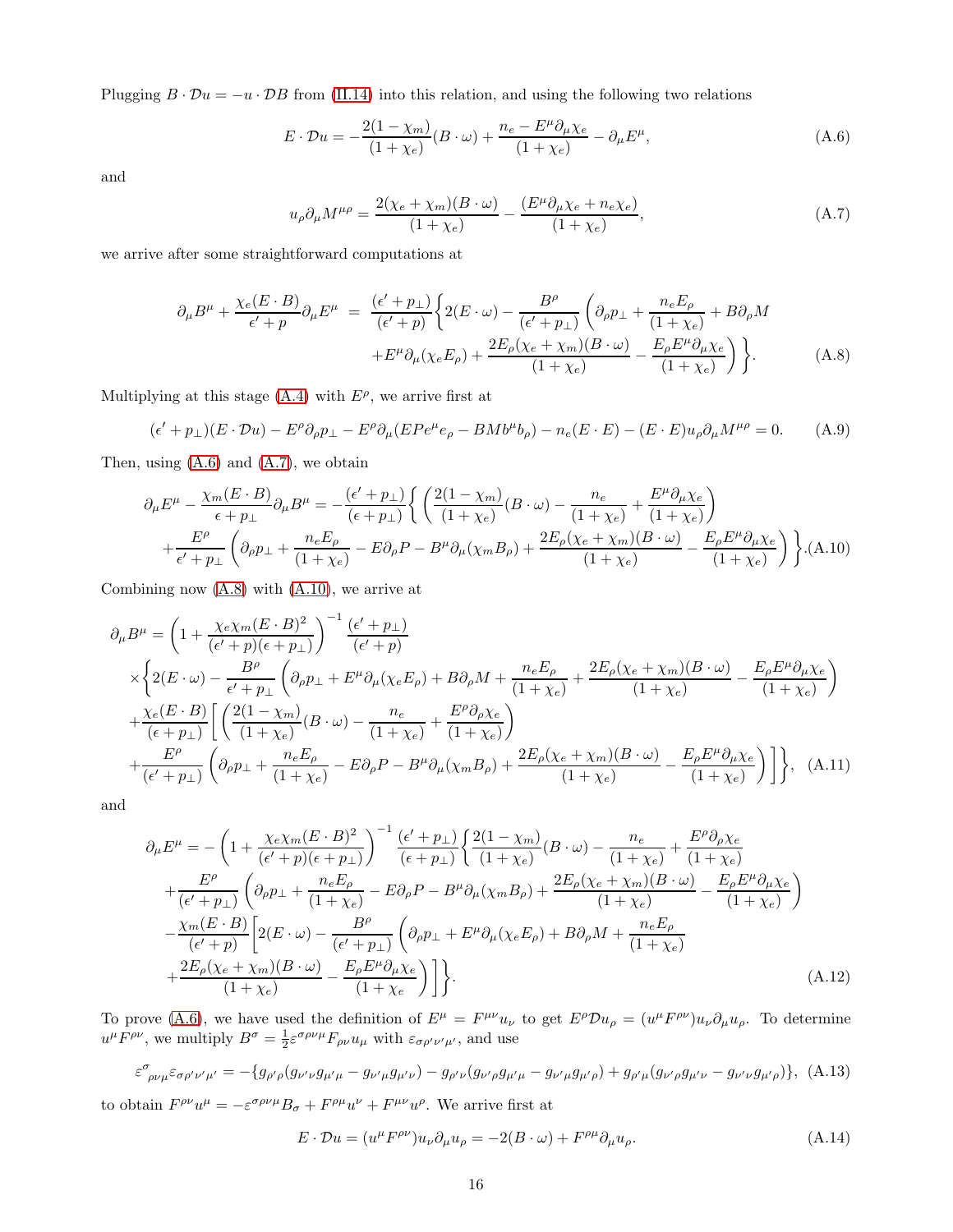Here,  $u_{\mu}u^{\mu} = 1, u_{\rho}\partial_{\mu}u^{\rho} = 0$  and the definition of the vorticity  $\omega^{\sigma} = \frac{1}{2}\varepsilon^{\sigma\rho\nu\mu}u_{\nu}\partial_{\mu}u_{\rho}$  are used. Considering  $F^{\rho\mu}\partial_{\mu}u_{\rho}$  on the r.h.s. of [\(A.14\)](#page-15-7), and replacing  $F^{\mu\rho}$  with  $F^{\mu\rho} = H^{\mu\rho} + M^{\mu\rho}$ , we arrive, upon using the equation of motion [\(II.9\)](#page-3-0), at  $\partial_{\mu}F^{\mu\rho} = n^{\rho}_{e(0)} + \partial_{\mu}M^{\mu\rho}$ . Plugging this relation into [\(A.14\)](#page-15-7), we obtain

<span id="page-16-2"></span>
$$
E \cdot \mathcal{D}u = -2(B \cdot \omega) - \partial_{\mu}E^{\mu} + n_e + u_{\mu}\partial_{\sigma}M^{\sigma\mu}.
$$
\n(A.15)

Using the definition of  $M^{\mu\rho}$  from [\(II.5\)](#page-2-1), and performing some straightforward computations, we obtain

<span id="page-16-0"></span>
$$
u_{\rho}\partial_{\mu}M^{\mu\rho} = -E^{\mu}\partial_{\mu}\chi_{e} - \chi_{e}\partial_{\mu}E^{\mu} + \chi_{e}u \cdot \mathcal{D}E + 2\chi_{m}(B \cdot \omega). \tag{A.16}
$$

Here, the definition of magnetic susceptibility  $\chi_m = \frac{M}{B}$  is used. Combining [\(A.15\)](#page-16-2) with [\(A.16\)](#page-16-0), we arrive finally at [\(A.6\)](#page-15-1) and [\(A.7\)](#page-15-4).

# 2. Determination of  $\partial_{\mu}\omega^{\mu}$

To determine  $\partial_{\mu}\omega^{\mu}$ , let us multiply [\(A.4\)](#page-14-1) with  $\omega^{\rho}$  to arrive first at

<span id="page-16-4"></span>
$$
(\epsilon' + p_{\perp})(\omega \cdot \mathcal{D}u) - \omega^{\rho}\partial_{\rho}p_{\perp} - n_{e}(E \cdot \omega) + \omega^{\rho}\partial_{\mu}(B M b^{\mu} b_{\rho} - E P e^{\mu} e_{\rho}) + \omega^{\rho} F_{\mu\rho}\partial_{\sigma}M^{\sigma\mu} = 0.
$$
 (A.17)

To determine  $\omega^{\rho} \mathcal{D} u_{\rho}$ , we use the definition of the vorticity  $\omega^{\rho} = \frac{1}{2} \varepsilon^{\rho \mu \alpha \beta} u_{\mu} \partial_{\alpha} u_{\beta}$ , and rewrite the combination  $\eta_{\mu\lambda\rho} \equiv u_{\mu}\partial_{\lambda}u_{\rho}$  in  $\omega^{\rho}\mathcal{D}u_{\rho} = \frac{1}{2}\varepsilon^{\rho\mu\alpha\beta}u^{\lambda}\partial_{\alpha}u_{\beta}\eta_{\mu\lambda\rho}$  in terms of the vorticity  $\omega^{\mu}$ . We obtain

<span id="page-16-3"></span>
$$
\eta_{\mu\lambda\rho} = -2\varepsilon_{\xi\mu\lambda\rho}\omega^{\xi} + \eta_{\mu\rho\lambda} + \eta_{\lambda\mu\rho} - \eta_{\lambda\rho\mu} - \eta_{\rho\mu\lambda} + \eta_{\rho\lambda\mu}.\tag{A.18}
$$

Plugging  $\eta_{\mu\lambda\rho}$  from [\(A.18\)](#page-16-3) into

$$
\omega^{\rho} \mathcal{D} u_{\rho} = \frac{1}{2} \varepsilon^{\rho \mu \alpha \beta} u^{\lambda} \partial_{\alpha} u_{\beta} \eta_{\mu \lambda \rho},
$$

and using symmetry arguments as well as the normalization property of  $u_{\mu}$ , we obtain

<span id="page-16-5"></span>
$$
u \cdot D\omega = \frac{1}{2} \partial_{\mu} \omega^{\mu}.
$$
 (A.19)

To determine  $\omega^{\rho}F_{\mu\rho}\partial_{\sigma}M^{\sigma\mu}$ , we use the definitions of  $\omega^{\rho}$  and  $F_{\mu\rho}$ , and after a lengthy but straightforward computation, where in particular

$$
B^{\sigma\mu}B_{\mu\rho} = -B^2 \Xi_{B \rho}^{\sigma},
$$
  
\n
$$
\omega^{\rho}B_{\mu\rho} = \frac{1}{2} \Big[ -u_{\mu}B \cdot \mathcal{D}u + B^{\rho}\partial_{\mu}u_{\rho} - B^{\rho}\partial_{\rho}u_{\mu} \Big],
$$
  
\n
$$
B_{\mu\rho}\partial_{\sigma}B^{\sigma\mu} = B^{\sigma}\partial_{\rho}B_{\sigma} - B^{\sigma}\partial_{\sigma}B_{\rho} + B_{\rho}B^{\sigma}\mathcal{D}u_{\sigma} + u_{\rho}B^{\sigma}u^{\alpha}\partial_{\sigma}B_{\alpha} - u_{\rho}B^{\sigma}\mathcal{D}B_{\sigma} - (B \cdot B)\mathcal{D}u_{\rho}, \quad (A.20)
$$

are used, we arrive first at

$$
\omega^{\rho} F_{\mu\rho} \partial_{\sigma} M^{\sigma \mu} = -(E \cdot \omega) u_{\mu} \partial_{\sigma} M^{\sigma \mu} + (B \cdot B) \omega^{\rho} \partial_{\rho} \chi_{m} - (B \cdot \omega) B^{\rho} \partial_{\rho} \chi_{m}
$$
  

$$
- \frac{1}{2} \Big[ \chi_{e} (B \cdot \mathcal{D}u) (E \cdot \mathcal{D}u) - \chi_{e} E^{\sigma} B^{\rho} (\partial_{\mu} u_{\rho} - \partial_{\rho} u_{\mu}) \partial_{\sigma} u^{\mu}
$$
  

$$
+ \chi_{e} B^{\rho} \mathcal{D} E^{\mu} (\partial_{\mu} u_{\rho} - \partial_{\rho} u_{\mu}) \Big] + \chi_{m} B^{\sigma} \omega^{\rho} \partial_{\rho} B_{\sigma}
$$
  

$$
- \chi_{m} \omega^{\rho} B^{\sigma} \partial_{\sigma} B_{\rho} + \chi_{m} (B \cdot \omega) (B \cdot \mathcal{D}u) - \chi_{m} (B \cdot B) (\omega \cdot \mathcal{D}u). \tag{A.21}
$$

Adding this expression to the remaining terms in  $(A.17)$ , and using  $(II.14)$ ,  $(A.6)$  and  $(A.7)$  as well as  $(A.19)$ , we arrive finally at

<span id="page-16-1"></span>
$$
\partial_{\mu}\omega^{\mu} = -\frac{2}{\epsilon' + p} \Biggl\{ \omega^{\rho} \bigl[ \partial_{\rho}p_{\perp} + \chi_{e}E^{\mu}\partial_{\mu}E_{\rho} - \chi_{m}B^{\sigma}\partial_{\rho}B_{\sigma} - (B \cdot B) \partial_{\rho}\chi_{m} \bigr] + n_{e}(E \cdot \omega) \n+ \frac{\chi_{e}}{2} \partial_{\mu}B^{\mu} \bigl[ \partial_{\rho}E^{\rho} - \frac{(n_{e} - E^{\rho}\partial_{\rho}\chi_{e})}{1 + \chi_{e}} \bigr] + \frac{\chi_{e}(1 - \chi_{m})}{1 + \chi_{e}} \partial_{\mu}B^{\mu}(B \cdot \omega) \n- \frac{\chi_{e}}{2} (B^{\rho}E^{\sigma}\partial_{\sigma}u^{\mu} - B^{\rho}DE^{\mu})(\partial_{\mu}u_{\rho} - \partial_{\rho}u_{\mu}) \Biggr\}.
$$
\n(A.22)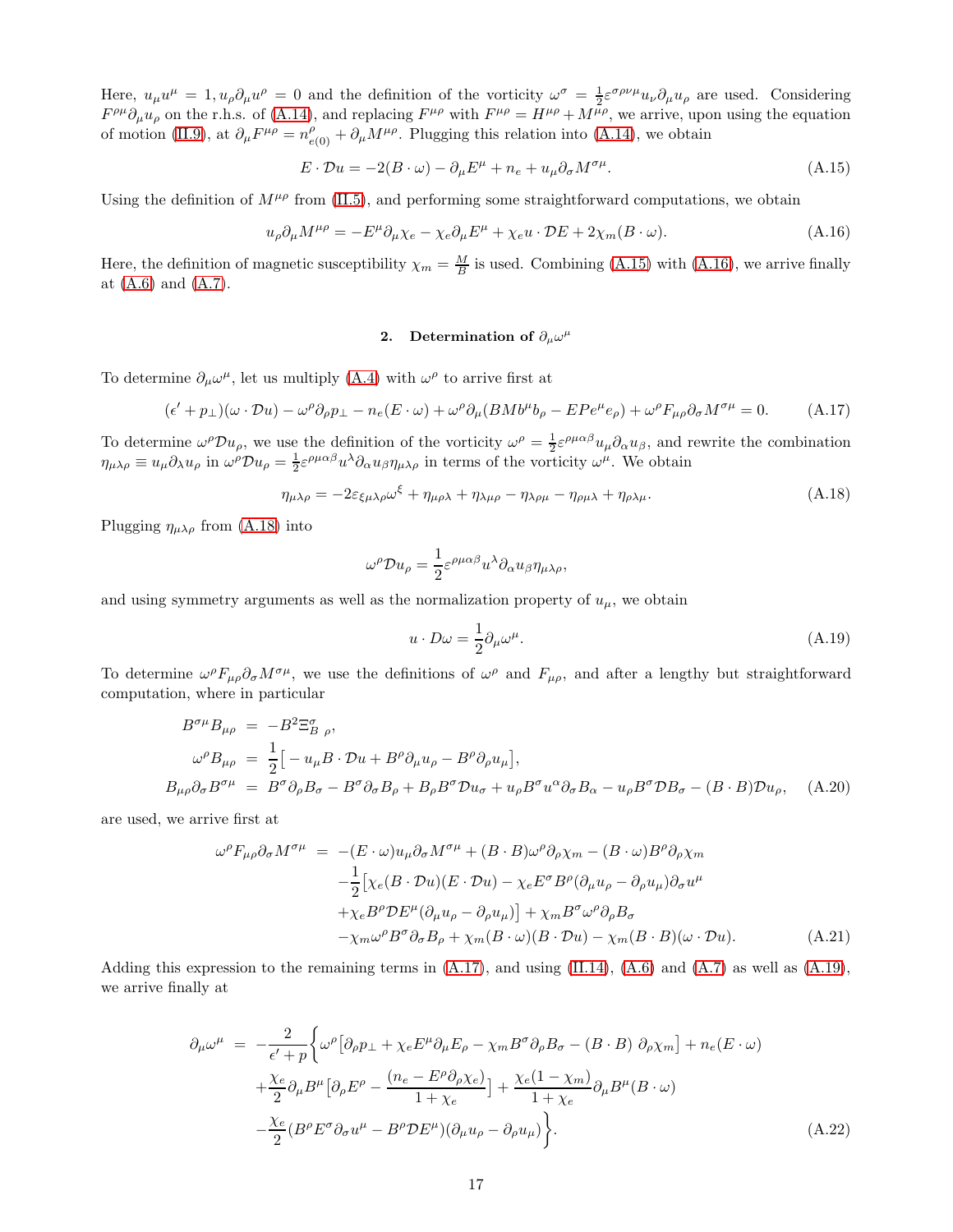Here,  $\partial_\mu B^\mu$  and  $\partial_\mu E^\mu$  are to be read from [\(A.11\)](#page-15-2) and [\(A.12\)](#page-15-3), respectively. In Section [III](#page-8-1) B, we will use a certain approximation in the second-order of derivative expansion to simplify these relations as well as  $\partial_\mu \omega^\mu$  from [\(A.22\)](#page-16-1). The resulting expressions [\(III.21\)](#page-9-3) will then be used to determine the anomalous transport coefficients  $D_k$ ,  $\xi_k$  as well as  $\kappa_k$  with  $k = B, \omega, E$ .

# <span id="page-17-0"></span>Appendix B: Relevant bases for the shear and bulk viscosities from [\(III.17\)](#page-8-0)

In this section we present the bases used to build the rank-two tensors appearing in  $\tau^{\mu\nu}$  from [\(III.17\)](#page-8-0).

In order to build the coefficients of the shear viscosities  $\eta_0$  and  $\eta_B^{(i)}$ ,  $i = 1, 2, 3$ , following traceless combinations are used [\[19\]](#page-18-15)

a) 
$$
\Delta^{\mu\rho}\Delta^{\nu\sigma} + \Delta^{\mu\sigma}\Delta^{\nu\rho} - \frac{2}{3}\Delta^{\mu\nu}\Delta^{\rho\sigma},
$$
  
\nb) 
$$
\left(\Delta^{\mu\nu} - \frac{3}{2}\Xi_B^{\mu\nu}\right)\left(\Delta^{\rho\sigma} - \frac{3}{2}\Xi_B^{\rho\sigma}\right),
$$
  
\nc) 
$$
-(\Xi_B^{\mu\rho}b^{\nu}b^{\sigma} + \Xi_B^{\nu\rho}b^{\mu}b^{\sigma} + \Xi_B^{\mu\sigma}b^{\nu}b^{\rho} + \Xi_B^{\nu\sigma}b^{\mu}b^{\rho}),
$$
  
\nd) 
$$
\Xi_B^{\mu\rho}b^{\nu\sigma} + \Xi_B^{\nu\rho}b^{\mu\sigma} + \Xi_B^{\mu\sigma}b^{\nu\rho} + \Xi_B^{\nu\sigma}b^{\mu\rho},
$$
  
\ne) 
$$
b^{\mu\rho}b^{\nu}b^{\sigma} + b^{\nu\rho}b^{\mu}b^{\sigma} + b^{\mu\sigma}b^{\nu}b^{\rho} + b^{\nu\sigma}b^{\mu}b^{\rho}.
$$
 (B.1)

In addition to these combinations, there are other relevant traceless combinations, leading to the coefficients for  $\eta_E^{(i)}$ ,  $i = 1, 2$ 

<span id="page-17-3"></span>a) 
$$
\left(\Delta^{\mu\nu} - \frac{3}{2} \Xi_E^{\mu\nu}\right) \left(\Delta^{\rho\sigma} - \frac{3}{2} \Xi_E^{\rho\sigma}\right),
$$
  
\nb)  $-(\Xi_E^{\mu\rho} e^{\nu} e^{\sigma} + \Xi_E^{\nu\rho} e^{\mu} e^{\sigma} + \Xi_E^{\mu\sigma} e^{\nu} e^{\rho} + \Xi_E^{\nu\sigma} e^{\mu} e^{\rho}),$  (B.2)

and to  $\eta_{EB}^{(i)}$ ,  $i = 1, \dots, 6$ 

<span id="page-17-2"></span>a) 
$$
\left(\Delta^{\mu\nu} - \frac{3}{2} \Xi_E^{\mu\nu}\right) \left(\Delta^{\rho\sigma} - \frac{3}{2} \Xi_B^{\rho\sigma}\right),
$$
  
\nb) 
$$
\left(\Delta^{\mu\nu} - \frac{3}{2} \Xi_B^{\mu\nu}\right) \left(\Delta^{\rho\sigma} - \frac{3}{2} \Xi_E^{\rho\sigma}\right),
$$
  
\nc) 
$$
\Xi_E^{\mu\rho} b^{\nu\sigma} + \Xi_E^{\nu\rho} b^{\mu\sigma} + \Xi_E^{\mu\sigma} b^{\nu\rho} + \Xi_E^{\nu\sigma} b^{\mu\rho},
$$
  
\nd) 
$$
b^{\mu\rho} e^{\nu} e^{\sigma} + b^{\nu\rho} e^{\mu} e^{\sigma} + b^{\mu\sigma} e^{\nu} e^{\rho} + b^{\nu\sigma} e^{\mu} e^{\rho},
$$
  
\ne) 
$$
\Delta^{\mu\rho} b^{[\nu, e\sigma]} + \Delta^{\nu\sigma} b^{[\mu, e\rho]} + \Delta^{\mu\sigma} b^{[\nu, e\rho]} + \Delta^{\nu\rho} b^{[\mu, e\sigma]},
$$
  
\nf) 
$$
-\Xi_B^{\mu\rho} e^{\nu} e^{\sigma} - \Xi_B^{\nu\rho} e^{\mu} e^{\sigma} - \Xi_B^{\mu\sigma} e^{\nu} e^{\rho} - \Xi_B^{\nu\sigma} e^{\mu} e^{\rho} - \Xi_E^{\mu\rho} b^{\nu} b^{\sigma} - \Xi_E^{\mu\sigma} b^{\nu} b^{\rho} - \Xi_E^{\nu\sigma} b^{\mu} b^{\rho}
$$
  
\n
$$
-4(e^{\mu} e^{\nu} b^{\rho} b^{\sigma} + b^{\mu} b^{\nu} e^{\rho} e^{\sigma}) + 2(b^{\mu} e^{\nu} + b^{\nu} e^{\mu})(b^{\rho} e^{\sigma} + b^{\sigma} e^{\rho}). \tag{B.3}
$$

Let us notice that the combinations c) and d) from [\(B.3\)](#page-17-2) are only traceless when the assumption  $e_{\mu}b^{\mu\nu} = 0$ from [\(II.8\)](#page-2-4) is taken into account. Otherwise, only the sum of these two combinations will be traceless.

To build the bulk viscosities  $\zeta_{B/E}^{\perp}$  and  $\zeta_{B/E}^{\parallel}$  following combinations with non-vanishing trace are used

a) 
$$
\Xi_B^{\mu\nu}\Xi_B^{\rho\sigma}
$$
, b)  $\Xi_E^{\mu\nu}\Xi_E^{\rho\sigma}$ ,  
c)  $b^{\mu}b^{\nu}b^{\rho}b^{\sigma}$ , d)  $e^{\mu}e^{\nu}e^{\rho}e^{\sigma}$ .

Other relevant combinations with non-vanishing trace are

<span id="page-17-1"></span>
$$
a) \ \Xi_B^{\mu\nu} \Xi_E^{\rho\sigma}, \qquad b) \ \Xi_E^{\mu\nu} \Xi_B^{\rho\sigma}, \tag{B.4}
$$

and

a) 
$$
e^{\mu}e^{\nu}b^{\rho}b^{\sigma} + b^{\mu}b^{\nu}e^{\rho}e^{\sigma}
$$
  
\nb)  $(b^{\mu}e^{\nu} + b^{\nu}e^{\mu}), (b^{\rho}e^{\sigma} + b^{\sigma}e^{\rho}),$   
\nc)  $\Delta^{\mu\nu}b^{(\rho)}e^{\sigma} - \Delta^{\rho\sigma}b^{(\mu}e^{\nu)}.$  (B.5)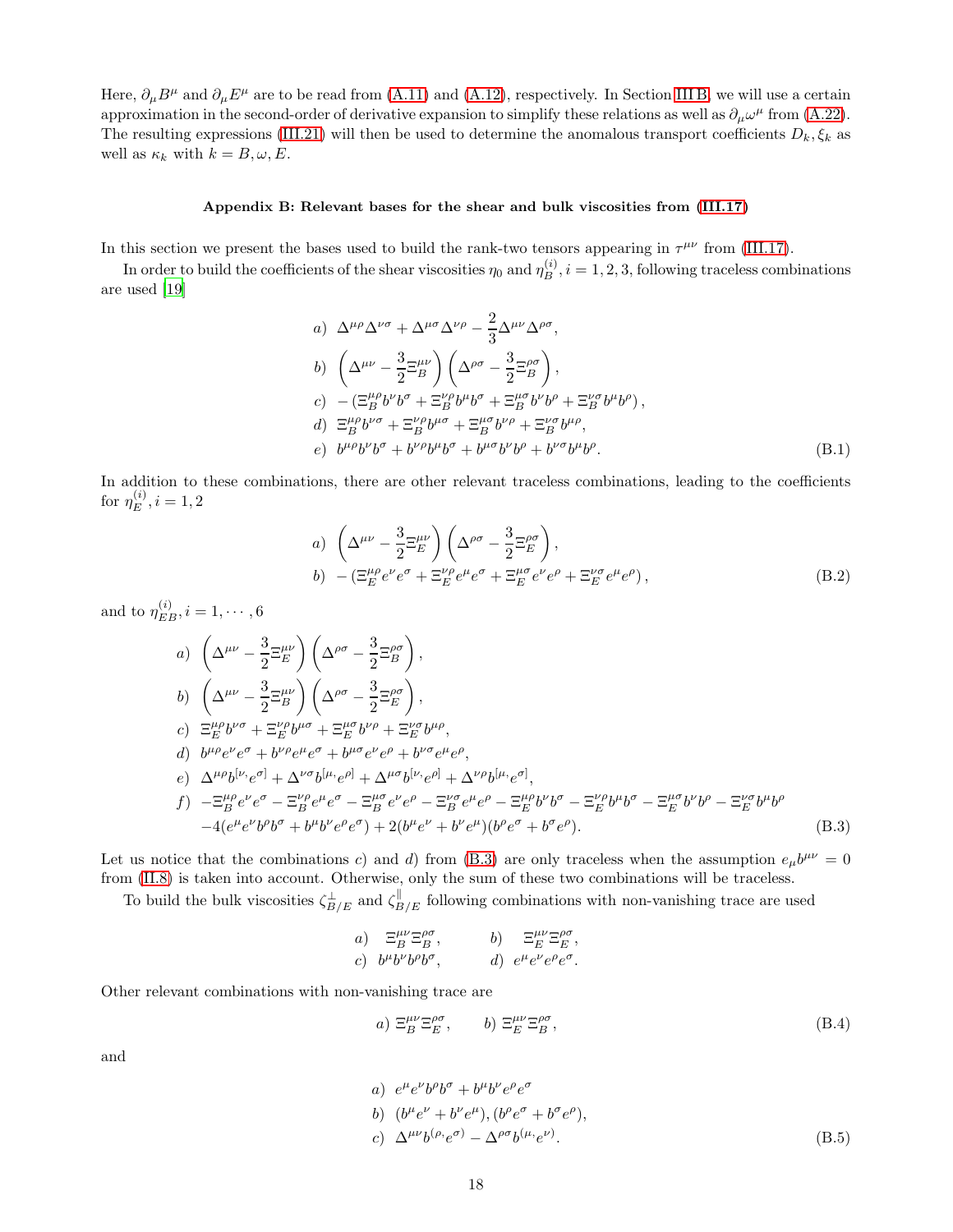These combinations are used to build the coefficients  $\zeta_{EB}^{(i)\perp}$ ,  $i = 1, 2$  and  $\zeta_{EB}^{(i)\parallel}$ ,  $i = 1, 2, 3$  appearing in [\(B.2\)](#page-17-3).

- <span id="page-18-0"></span>[1] D. E. Kharzeev, L. D. McLerran and H. J. Warringa, The effects of topological charge change in heavy-ion collisions: 'Event by event P and CP violation', Nucl. Phys. A  $803$ , 277 (2008), [\[arXiv:0711.0950](http://arxiv.org/abs/0711.0950) [hep-ph]].
- <span id="page-18-1"></span>[2] V. Skokov, A. Y. Illarionov and V. Toneev, Estimate of the magnetic field strength in heavy ion collisions, Int. J. Mod. Phys. A 24, 5925 (2009), [\[arXiv:0907.1396](http://arxiv.org/abs/0907.1396) [nucl-th]].
- <span id="page-18-2"></span>[3] D. E. Kharzeev, *The chiral magnetic effect and anomaly-induced transport*, Prog. Part. Nucl. Phys. **75**, 133 (2014), [\[arXiv:1312.3348](http://arxiv.org/abs/1312.3348) [hep-ph]].
- [4] J. Liao, Anomalous transport effects and possible environmental symmetry 'violation' in heavy-ion collisions, Pramana 84, 901 (2015) [\[arXiv:1401.2500](http://arxiv.org/abs/1401.2500) [hep-ph]].
- <span id="page-18-3"></span>[5] D. E. Kharzeev, J. Liao, S. A. Voloshin and G. Wang, Chiral magnetic and vortical effects in high-energy nuclear  $collisions - A status report$ , Prog. Part. Nucl. Phys. 88, 1 (2016), [\[arXiv:1511.04050](http://arxiv.org/abs/1511.04050) [hep-ph]].
- <span id="page-18-4"></span>[6] K. Hattori and X. G. Huang, Novel quantum phenomena induced by strong magnetic fields in heavy-ion collisions, Nucl. Sci. Tech. 28, 26 (2017), [\[arXiv:1609.00747](http://arxiv.org/abs/1609.00747) [nucl-th]].
- <span id="page-18-5"></span>[7] V. Skokov, P. Sorensen, V. Koch, S. Schlichting, J. Thomas, S. Voloshin, G. Wang and H. U. Yee, Chiral magnetic effect task force report, [\[arXiv:1608.00982](http://arxiv.org/abs/1608.00982) [nucl-th]].
- <span id="page-18-6"></span>[8] K. Fukushima, D. E. Kharzeev and H. J. Warringa, *The chiral magnetic effect*, Phys. Rev. D 78, 074033 (2008), [\[arXiv:0808.3382](http://arxiv.org/abs/0808.3382) [hep-ph]].
- <span id="page-18-7"></span>[9] D. T. Son and A. R. Zhitnitsky, Quantum anomalies in dense matter, Phys. Rev. D 70, 074018 (2004), [\[arXiv:hep-ph/0405216\]](http://arxiv.org/abs/hep-ph/0405216).
- <span id="page-18-8"></span>[10] M. A. Metlitski and A. R. Zhitnitsky, Anomalous axion interactions and topological currents in dense matter, Phys. Rev. D 72, 045011 (2005), [\[arXiv:hep-ph/0505072\]](http://arxiv.org/abs/hep-ph/0505072).
- <span id="page-18-9"></span>[11] J. Erdmenger, M. Haack, M. Kaminski and A. Yarom, Fluid dynamics of R-charged black holes, JHEP 0901, 055 (2009), [\[arXiv:0809.2488](http://arxiv.org/abs/0809.2488) [hep-th]].
- [12] N. Banerjee, J. Bhattacharya, S. Bhattacharyya, S. Dutta, R. Loganayagam and P. Surowka, Hydrodynamics from charged black branes, JHEP 1101, 094 (2011), [\[arXiv:0809.2596](http://arxiv.org/abs/0809.2596) [hep-th]].
- [13] M. Torabian and H. U. Yee, Holographic nonlinear hydrodynamics from AdS/CFT with multiple/non-Abelian symmetries, JHEP 0908, 020 (2009), [\[arXiv:0903.4894](http://arxiv.org/abs/0903.4894) [hep-th]].
- <span id="page-18-10"></span>[14] D. T. Son and P. Surowka, Hydrodynamics with triangle anomalies, Phys. Rev. Lett. 103, 191601 (2009), [\[arXiv:0906.5044](http://arxiv.org/abs/0906.5044) [hep-th]].
- <span id="page-18-11"></span>[15] A. V. Sadofyev, M. V. Isachenkov, *The Chiral magnetic effect in hydrodynamical approach*, Phys. Lett. B 697, 404 (2011), [\[arXiv:1010.1550](http://arxiv.org/abs/1010.1550) [hep-th]].
- <span id="page-18-12"></span>[16] D. E. Kharzeev and H. U. Yee, Anomalies and time reversal invariance in relativistic hydrodynamics: The second order and higher dimensional formulations, Phys. Rev. D 84, 045025 (2011), [\[arXiv:1105.6360](http://arxiv.org/abs/1105.6360) [hep-th]].
- <span id="page-18-13"></span>[17] G. S. Bali, F. Bruckmann, M. Constantinou, M. Costa, G. Endrodi, S. D. Katz, H. Panagopoulos and A. Schafer, Magnetic susceptibility of QCD at zero and at finite temperature from the lattice, Phys. Rev. D  $86$ , 094512 (2012), [\[arXiv:1209.6015](http://arxiv.org/abs/1209.6015) [hep-lat]].
- <span id="page-18-14"></span>[18] K. Fukushima, D. E. Kharzeev and H. J. Warringa, Electric-current susceptibility and the chiral magnetic effect, Nucl. Phys. A 836, 311 (2010), [\[arXiv:0912.2961](http://arxiv.org/abs/0912.2961) [hep-ph]].
- <span id="page-18-15"></span>[19] X. G. Huang, M. Huang, D. H. Rischke and A. Sedrakian, Anisotropic hydrodynamics, bulk viscosities and R-modes of Strange quark stars with strong magnetic fields, Phys. Rev. D 81, 045015 (2010), [\[arXiv:0910.3633](http://arxiv.org/abs/0910.3633) [astro-ph.HE]].
- <span id="page-18-16"></span>[20] X. G. Huang, A. Sedrakian and D. H. Rischke, Kubo formulae for relativistic fluids in strong magnetic fields, Annals Phys. 326, 3075 (2011), [\[arXiv:1108.0602](http://arxiv.org/abs/1108.0602) [astro-ph.HE]].
- <span id="page-18-17"></span>[21] K. Landsteiner, E. Megias and F. Pena-Benitez, Gravitational anomaly and transport, Phys. Rev. Lett. 107, 021601 (2011), [\[arXiv:1103.5006](http://arxiv.org/abs/1103.5006) [hep-ph]].
- <span id="page-18-18"></span>[22] K. Landsteiner, E. Megias, L. Melgar and F. Pena-Benitez, Holographic gravitational anomaly and chiral vortical effect, JHEP 1109, 121 (2011), [\[arXiv:1107.0368](http://arxiv.org/abs/1107.0368) [hep-th]]. K. Landsteiner, E. Megias and F. Pena-Benitez, Anomalous transport from Kubo formulae," Lect. Notes Phys. 871, 433 (2013), [\[arXiv:1207.5808](http://arxiv.org/abs/1207.5808) [hep-th]].
- <span id="page-18-19"></span>[23] F. Schwabl, Statistical Mechanics, Second Edition, Springer-Verlag, 2006.
- <span id="page-18-20"></span>[24] L. D. Landau and E. M. Lifshitz, Physical Kinetics, Volume 10, Course of Theoretical Physics, Pergamon Press Ltd., 1981.
- <span id="page-18-21"></span>[25] J. H. Gao, Z. T. Liang, S. Pu, Q. Wang and X. N. Wang, Chiral anomaly and local polarization effect from quantum kinetic approach, Phys. Rev. Lett. 109, 232301 (2012), [\[arXiv:1203.0725](http://arxiv.org/abs/1203.0725) [hep-ph]].
- <span id="page-18-22"></span>[26] Y. Neiman and Y. Oz, "Relativistic hydrodynamics with general anomalous charges, JHEP 1103, 023 (2011), [\[arXiv:1011.5107](http://arxiv.org/abs/1011.5107) [hep-th]].